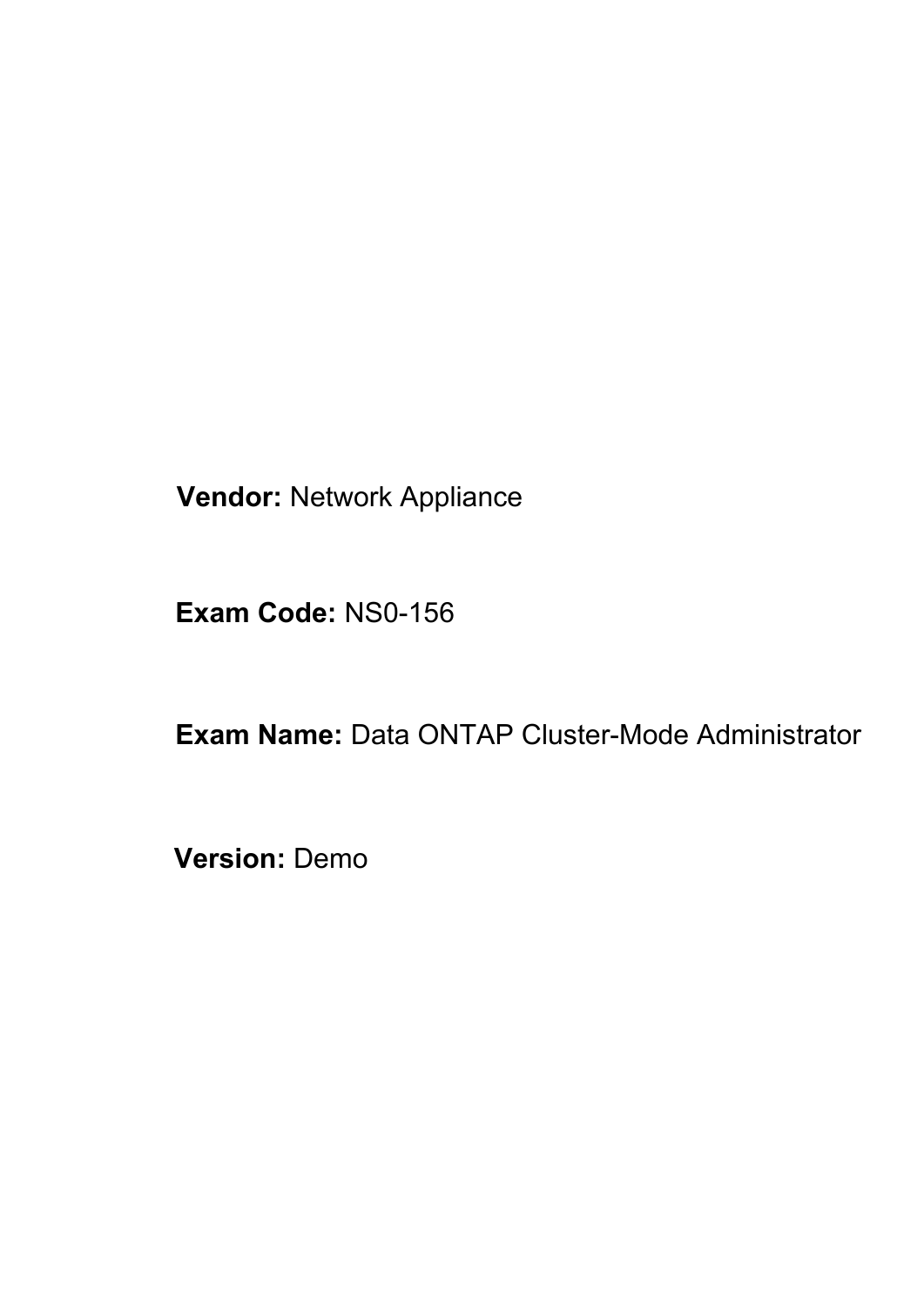What are the three types of Vservers in clustered Data ONTAP 8.2? (choose all that apply)

- A. System Vserver
- B. Node Vserver
- C. Admin Vserver
- D. Data Vserver
- E. Management Vserver
- F. Cluster Vserver

#### **Correct Answer:** BCD **Explanation**

#### **Explanation/Reference:**

### **QUESTION 2**

What is the maximum number of nodes supported for clustered Data ONTAP 8.2 serving only NAS protocols?

- A. 1
- B. 2
- C. 4
- D. 6
- E. 16
- F. 24

### **Correct Answer:** F **Explanation**

#### **Explanation/Reference:**

#### **QUESTION 3** In clustered Data ONTAP, which object exposes data to clients?

### A. A high-available pair of storage controllers

- B. An admin vserver
- C. A node vserver
- D. A data vserver

#### **Correct Answer:** D **Explanation**

### **Explanation/Reference:**

### **QUESTION 4**

Which of the following shells are part of a Data ONTAP cluster? (choose all that apply)

- A. Management
- B. Admin
- C. System
- D. Node
- E. Cluster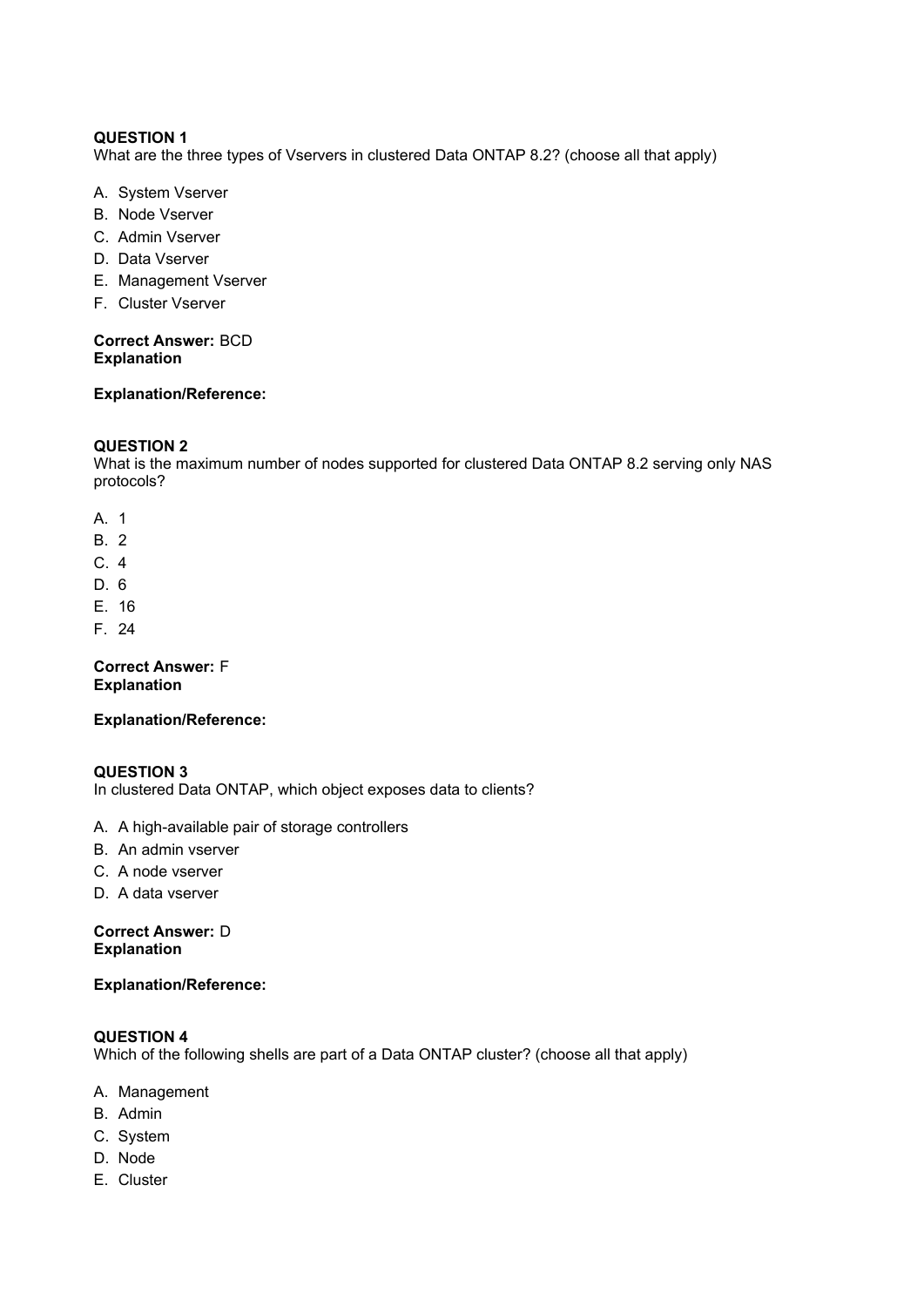F. Advanced

#### **Correct Answer:** CDE **Explanation**

### **Explanation/Reference:**

# **QUESTION 5**

Which of the following protocols can be used to obtain the clustered ONTAP 8.2 software image? (choose all that apply)

- A. NFS
- B. FTP
- C. TFTP
- D. HTTPS
- E. HTTP
- F. CIFS

**Correct Answer:** BCE **Explanation**

# **Explanation/Reference:**

# **QUESTION 6**

What is the default shell for accessing clustered Data ONTAP?

- A. Diagnostic
- B. Node
- C. Cluster
- D. System
- E. Admin

**Correct Answer:** C **Explanation**

**Explanation/Reference:**

**QUESTION 7** Which built-in user can access the system shell?

- A. admin
- B. root
- C. diag
- D. vserver-admin

**Correct Answer:** C **Explanation**

**Explanation/Reference:**

#### **QUESTION 8**

What is the default cluster shell account?

A. root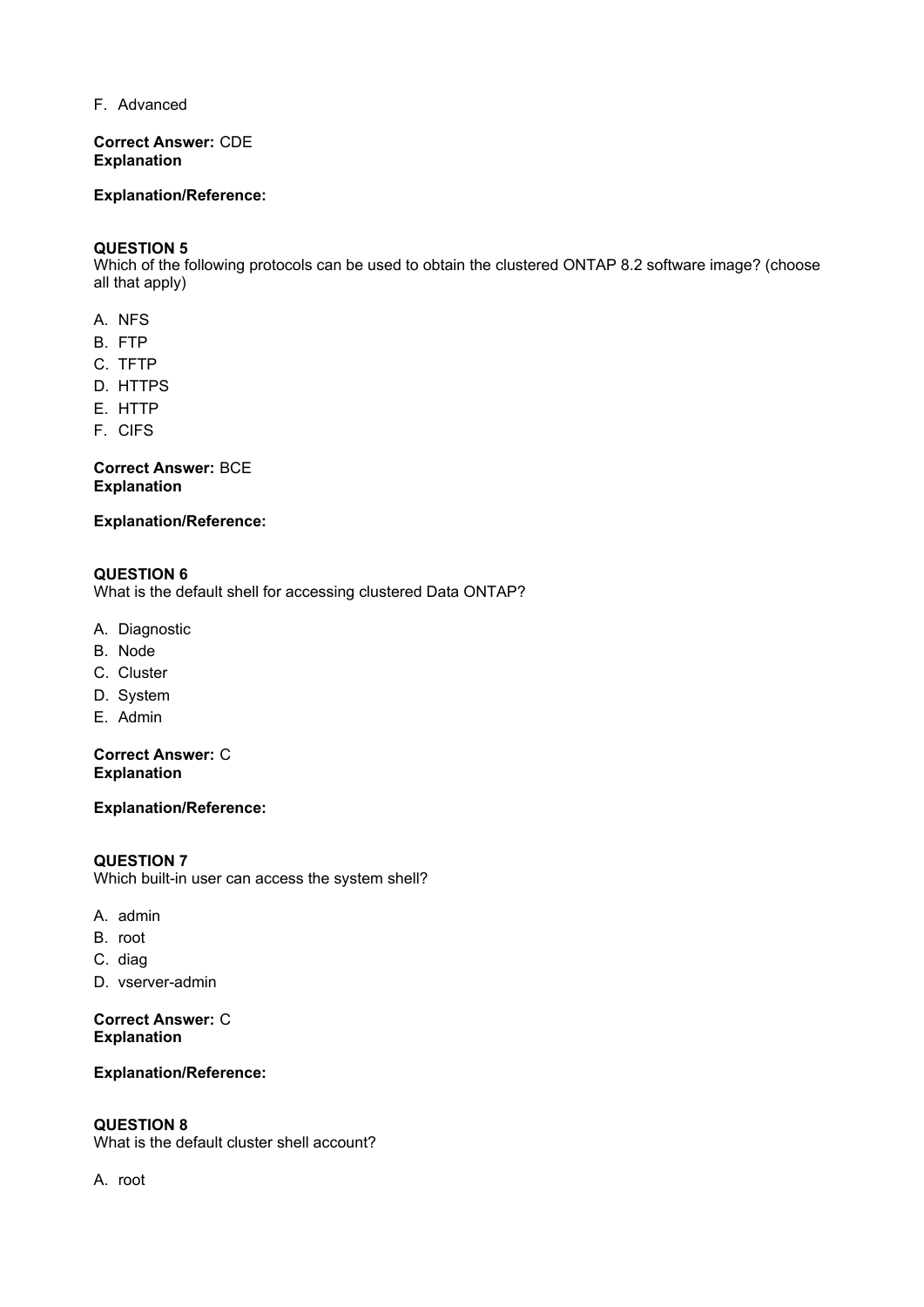- B. administrator
- C. user
- D. admin

#### **Explanation/Reference:**

#### **QUESTION 9**

Which of the following privilege levels are found in clustered data ONTAP? (Choose all that apply)

- A. admin
- B. advanced
- C. diagnostic
- D. system
- E. cluster

# **Correct Answer:** ABC **Explanation**

#### **Explanation/Reference:**

#### **QUESTION 10**

In clustered Data ONTAP, which prompt verifies that you are in the cluster shell if the cluster is named "netappu"?

- A. netappu-01%
- B. netappu-01>
- C. netappu-01::>
- D. netappu::>

**Correct Answer:** D **Explanation**

### **Explanation/Reference:**

#### **QUESTION 11**

In which shell can administrators natively run Data ONTAP 7-mode commands?

- A. node shell
- B. system shell
- C. cluster shell
- D. admin shell
- E. diag shell

**Correct Answer:** A **Explanation**

#### **Explanation/Reference:**

#### **QUESTION 12**

With regards to maintaining cluster quorum, epsilon functions as a: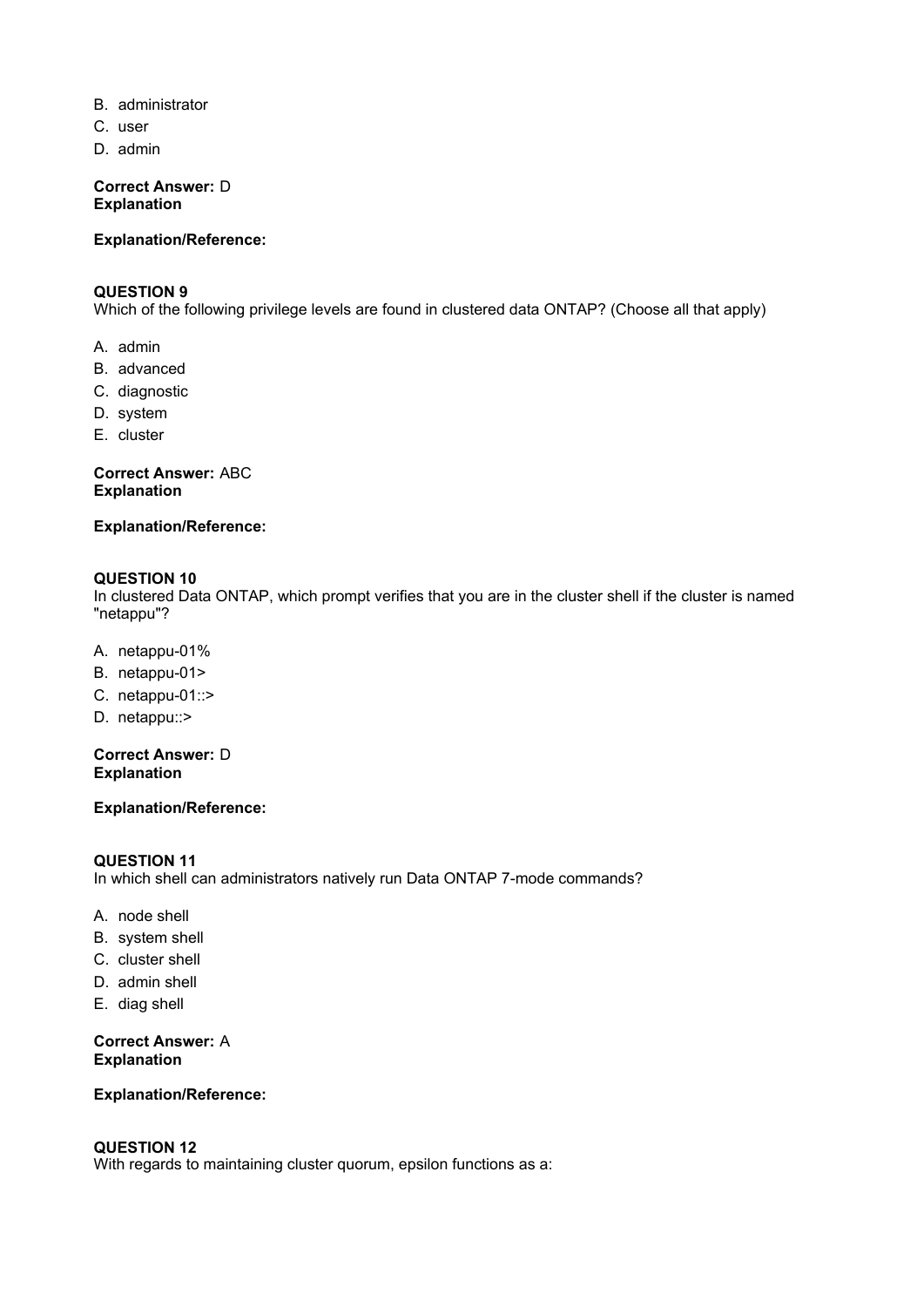- A. Master node
- B. Duplicated management database
- C. Secondary node
- D. Tie-breaker

# **Explanation/Reference:**

#### **QUESTION 13**

Which of the following is true about the storage module?

- A. Handles NAS and SAN Protocols
- B. Serves data to clients
- C. Manages WAFL, RAID and Storage
- D. Manages V-servers

**Correct Answer:** C **Explanation**

**Explanation/Reference:**

#### **QUESTION 14**

Which of the following statements is true about the cluster session manager? (Choose all that apply)

- A. Handles networking, NFS, and CIFS
- B. Provides a communication mechanism between any network module or SCSI module and any data module
- C. Provides a reliable transport for SpinNP traffic
- D. Is used regardless of whether the network module or SCSI module and data module are on the same node or different nodes

#### **Correct Answer:** BCD **Explanation**

### **Explanation/Reference:**

### **QUESTION 15**

Which of the following statements is true about epsilon?

- A. There is a specific epsilon for each replicated database unit
- B. If the node with epsilon is rebooted, epsilon will automatically move to another available node
- C. Epsilon can be moved manually
- D. Epsilon cannot be moved manually

#### **Correct Answer:** C **Explanation**

#### **Explanation/Reference:**

#### **QUESTION 16**

NAS clients see junctions as \_\_\_\_\_\_\_\_\_\_\_\_\_\_ in the parent volume.

A. Vservers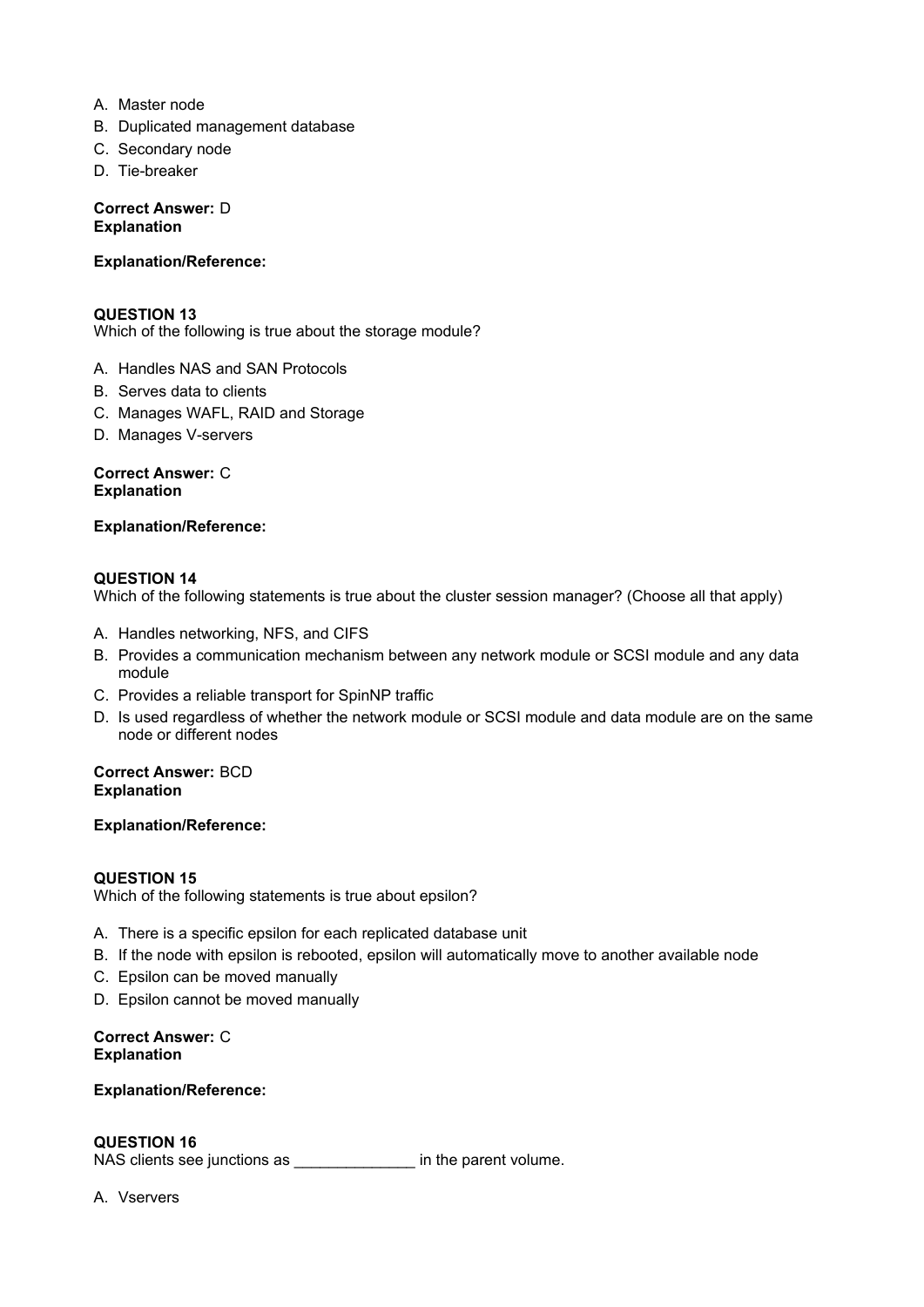- B. Nodes
- C. Sub-Volumes
- D. Directories

#### **Explanation/Reference:**

#### **QUESTION 17**

When a client goes through a junction, the client has entered:

- A. A different Vserver
- B. A different volume
- C. A different junction
- D. A different cluster

#### **Correct Answer:** B **Explanation**

#### **Explanation/Reference:**

#### **QUESTION 18**

Select the following statements that are true about unplanned storage failover (SFO). (Choose all that apply)

- A. The "down" system is entirely virtually hosted by the HA partner and appears to be "up".
- B. The data LIFs are always migrated to the HA partner
- C. The surviving partner assumes ownership of the failed partners aggregates
- D. The volume location database (VLDB) is updated with the new location of the aggregates and volumes

#### **Correct Answer:** CD **Explanation**

### **Explanation/Reference:**

### **QUESTION 19**

Which of the following statements is true about giveback with storage failover?

- A. The surviving partner returns ownership of all the aggregates all at the same time to its partner node
- B. The surviving partner returns ownership of the all the aggregates and the data LIFS to its partner
- C. The surviving partner returns ownership of the root aggregate first followed by the other aggregates to its partner node
- D. I/O only resumes when all aggregates are returned to the partner node

#### **Correct Answer:** C **Explanation**

### **Explanation/Reference:**

### **QUESTION 20**

Junctions are used to join volumes to ...

#### A. Form a namespace

B. A node vserver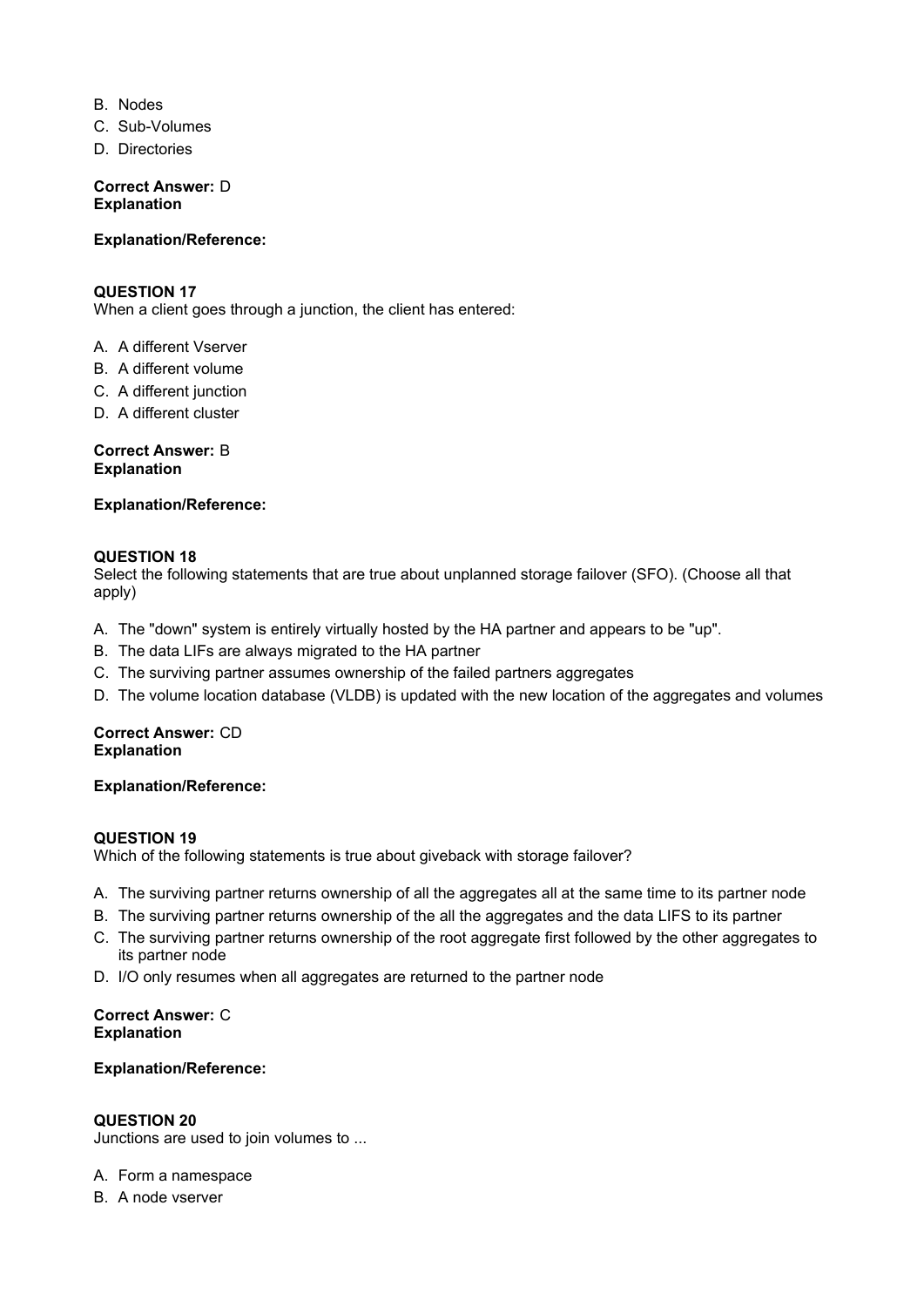- C. UNIX clients
- D. CIFS clients

#### **Explanation/Reference:**

#### **QUESTION 21**

In clustered Data ONTAP 8.2, an aggregate by default is \_\_\_\_\_\_\_\_\_.

A. 32 bit, RAID DP, Snapshot reserve 0

- B. 32 bit, RAID 4, Snapshot reserve 0
- C. 64 bit, RAID 4, Snapshot reserve 0
- D. 64 bit, RAID DP, Snapshot reserve 0

# **Correct Answer:** D

**Explanation**

#### **Explanation/Reference:**

#### **QUESTION 22**

What is the minimum number of disks in a non-root aggregate with RAID-DP

- A. 2
- B. 3
- C. 5
- D. 8
- E. 12

**Correct Answer:** C **Explanation**

### **Explanation/Reference:**

#### **QUESTION 23**

What is aggregate relocation (ARL)? Choose all that apply.

- A. Provides zero copy, non-disruptive relocation of (non-root) online SFO aggregates to a partner node
- B. Provides zero copy, non-disruptive relocation of (root) online CFO aggregates to a partner node
- C. Is utilized during planned events such as fast negotiated takeovers, controller hardware upgrades, and other maintenance operations
- D. Is utilized during unplanned events such as controller failure

#### **Correct Answer:** AC **Explanation**

### **Explanation/Reference:**

### **QUESTION 24**

Which of the following logical interfaces have failover and migration capabilities between nodes? (choose all that apply)

A. Data (FC, iSCSI)

B. Cluster management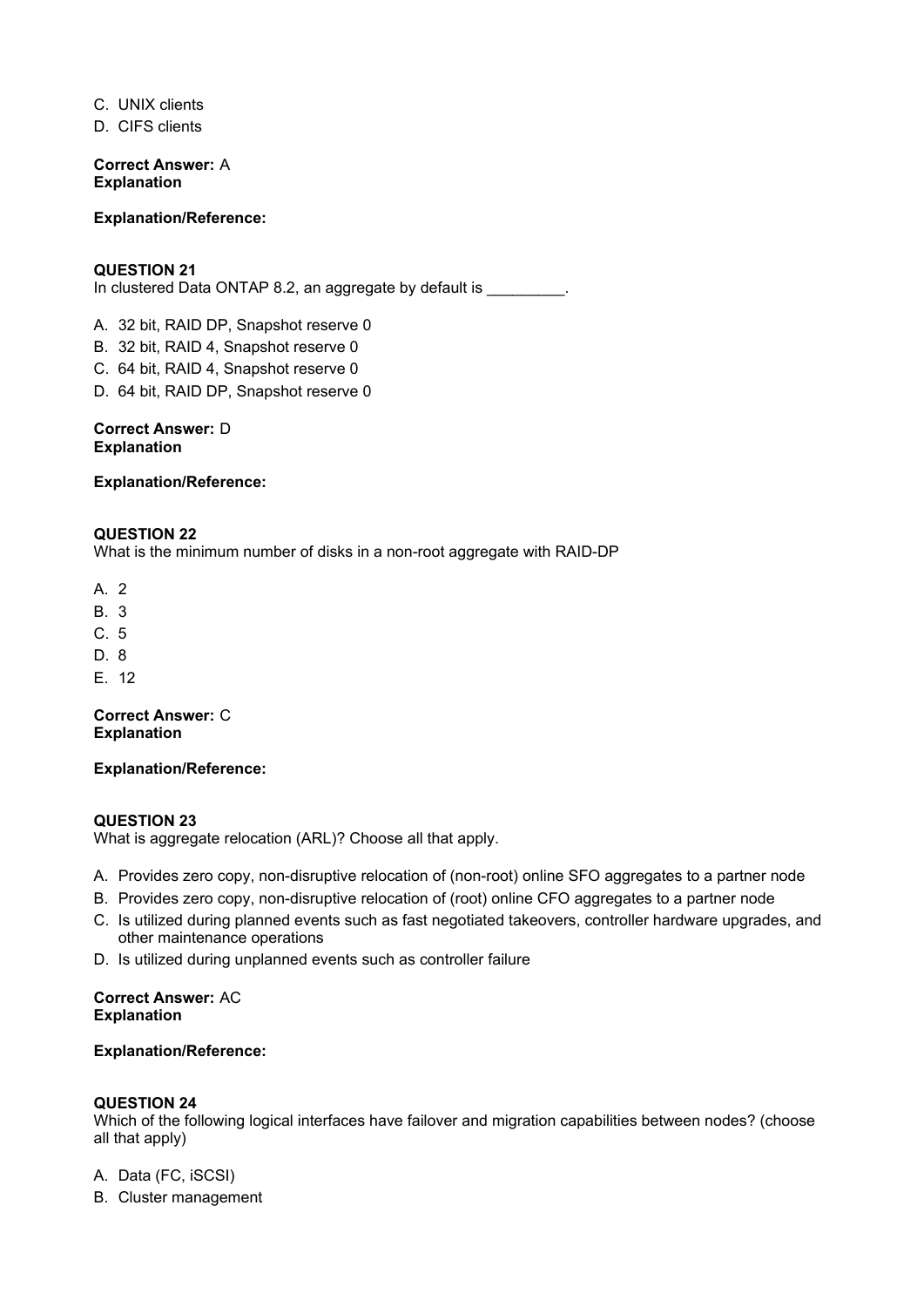- C. Data (CIFS, NFS)
- D. Node management
- E. Cluster interconnect

**Explanation/Reference:**

### **QUESTION 25**

What is a LIF? (choose all that apply)

- A. A logical interface connection
- B. A logical inter-fabric connection
- C. May be associated with a IP address
- D. May be associated with a WWPN
- E. May be associated with a interface group

#### **Correct Answer:** ACDE **Explanation**

**Explanation/Reference:**

### **QUESTION 26**

What are the roles that can be assigned to physical ports in clustered ONTAP? (choose all that apply)

- A. Data
- B. Cluster management
- C. Cluster
- D. Node-management
- E. Intercluster

# **Correct Answer:** ACDE **Explanation**

### **Explanation/Reference:**

#### **QUESTION 27** Which of the following are types of failover groups? (Choose all that apply)

- A. System defined
- B. User defined
- C. Next Available
- D. Priority
- E. Clusterwide

#### **Correct Answer:** ABE **Explanation**

### **Explanation/Reference:**

#### **QUESTION 28**

Which of the following statements are true about SAN LIFs? (choose all that apply)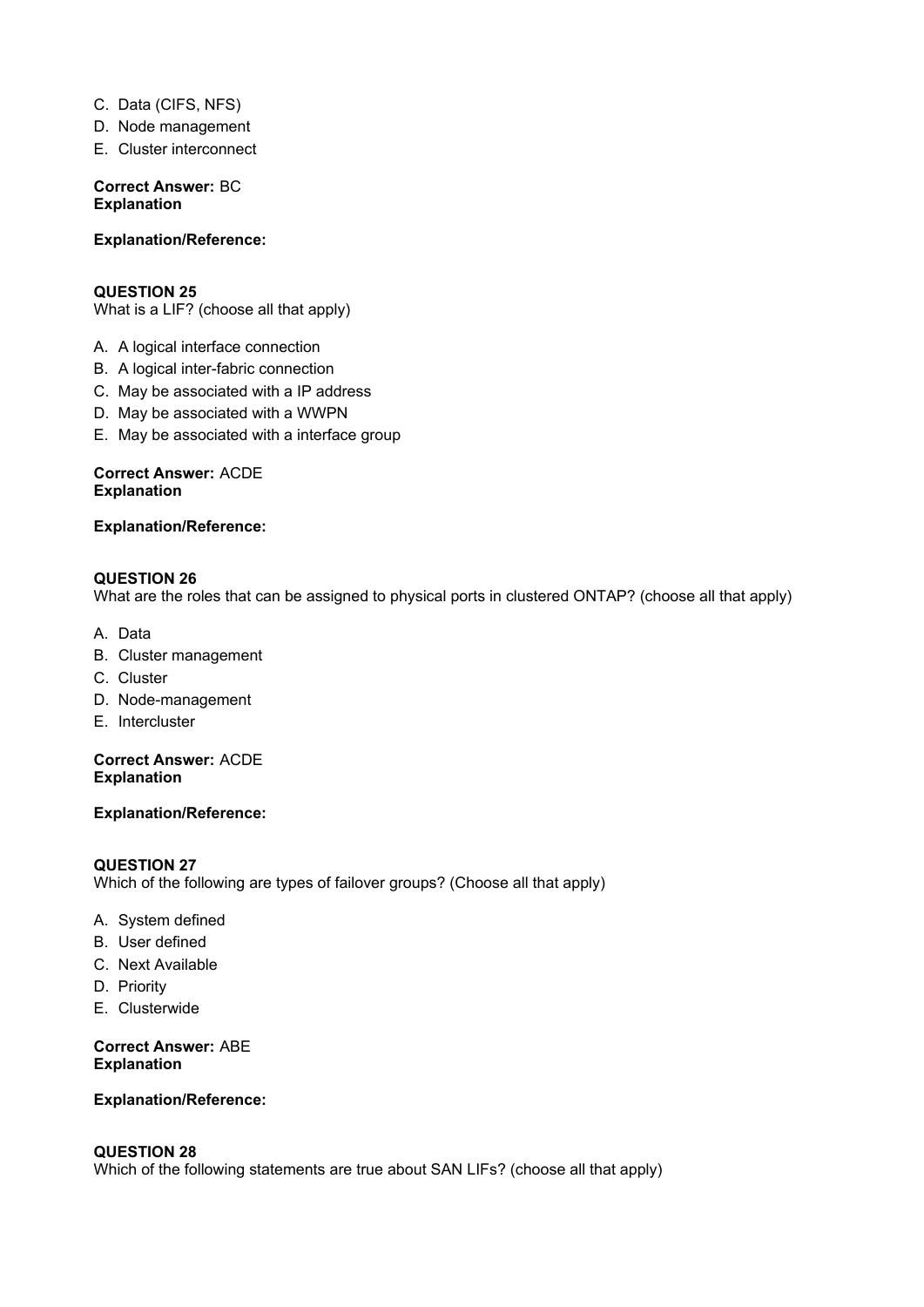- A. SAN LIFs are either up or down
- B. NAS and SAN protocols can share the same LIF
- C. SAN LIFS can migrate or failover
- D. SAN LIFs can be associated with more than one data vserver
- E. NAS and SAN LIFs can share the same data port

#### **Explanation/Reference:**

#### **QUESTION 29**

How many cluster nodes are supported by the CN1610 Interconnect Switch in 8.2?

A. 4

- B. 8
- C. 12
- D. 16
- E. 24

**Correct Answer:** C **Explanation**

#### **Explanation/Reference:**

#### **QUESTION 30**

The Cisco Nexus 5010/5020 interconnect switches require \_\_\_\_\_\_ISL connections where the CN1610 requires \_\_\_\_\_\_\_\_\_\_\_ISL connections.

A. 4 ISL connections; 8 ISL connections

- B. 8 ISL connections; 8 ISL connections
- C. 8 ISL connections; 4 ISL connections
- D. 4 ISL connections; 4 ISL connections

**Correct Answer:** C **Explanation**

#### **Explanation/Reference:**

#### **QUESTION 31**

Which of the following types of LIFs can be assigned a user-defined failover group? (Choose all that apply)

### A. Cluster LIF

- B. Node-management LIF
- C. Cluster management LIF
- D. NAS Data LIF (NFS,CIFS)
- E. SAN Data LIF (iSCSI, FC)

#### **Correct Answer:** BCD **Explanation**

### **Explanation/Reference:**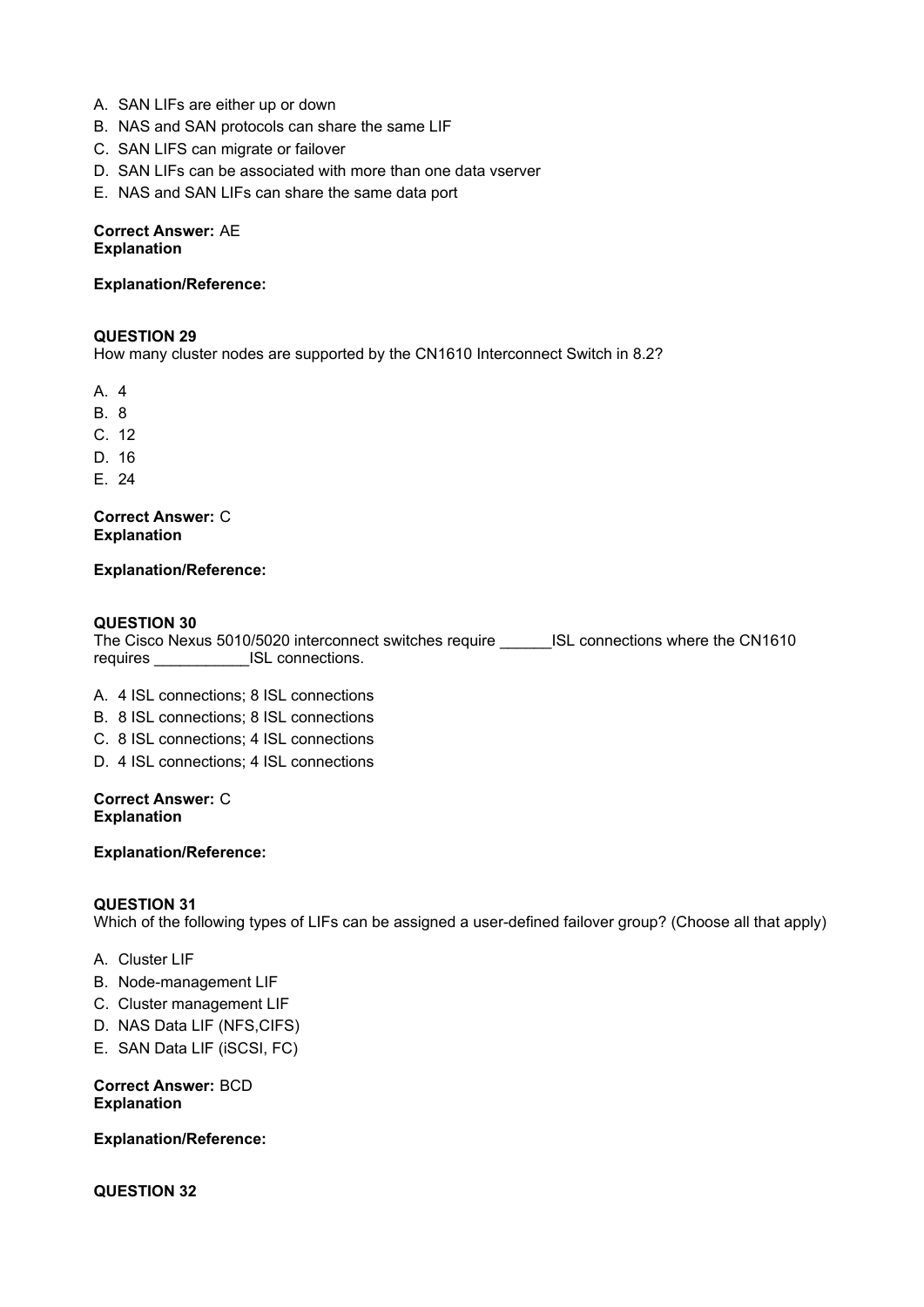In clustered Data ONTAP, the NFS mount or the CIFS share path need to contain the following:

- A. Vserver root volume
- B. Absolute path of the volume
- C. Aggregate name for the volume
- D. Junction path for the volume

# **Correct Answer:** D **Explanation**

# **Explanation/Reference:**

# **QUESTION 33**

An export policy can determine access to volumes for which of the following protocols?

- A. iSCSI and FC volumes
- B. CIFS and NFS volumes
- C. iSCSI, CIFS, NFS
- D. NFS volumes only
- E. CIFS volumes only

# **Correct Answer:** B **Explanation**

### **Explanation/Reference:**

### **QUESTION 34**

Which of the following statements is true about export policies?

- A. Each data vserver can only have one assigned export policy
- B. Each data volume can only have one assigned export policy
- C. Each data volume can only have one assigned export rule
- D. Access to a volume is determined by the export policies created within an export rule

#### **Correct Answer:** B **Explanation**

### **Explanation/Reference:**

### **QUESTION 35**

Export policies and rules are stored in the ...

- A. Vserver root volume for each data vserver
- B. /etc/exports
- C. M-host
- D. management RDB
- E. volume location RDB

**Correct Answer:** D **Explanation**

### **Explanation/Reference:**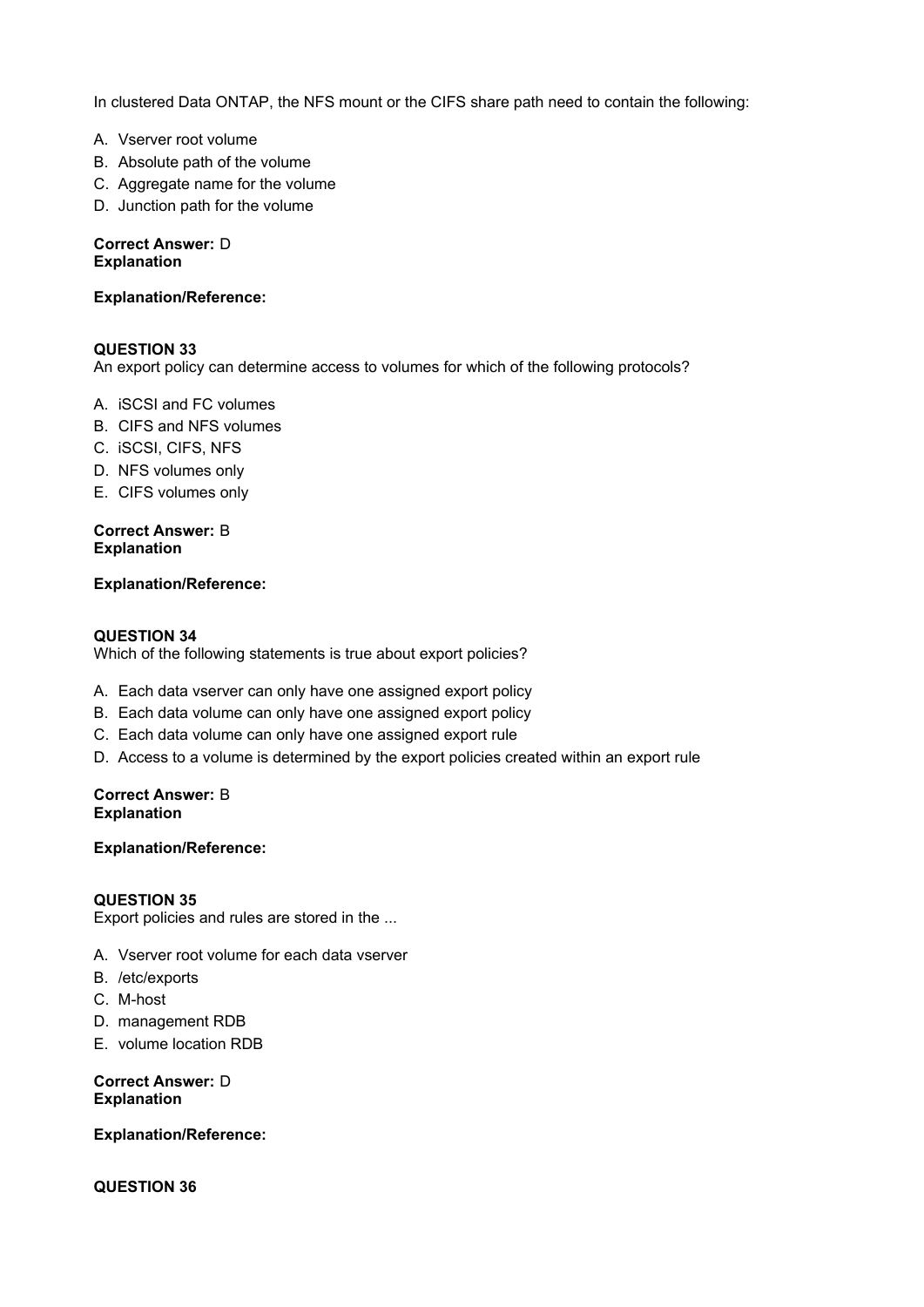In clustered ONTAP, what benefit does NFSv4.1 pNFS provide?

- A. Reduces I/O traffic over the NVRAM connection in a HA pair
- B. Reduces I/O traffic over the management network
- C. Reduces I/O traffic over the network module
- D. Reduces I/O traffic over the data module
- E. Reduces I/O traffic over the cluster interconnect

#### **Correct Answer:** E **Explanation**

#### **Explanation/Reference:**

### **QUESTION 37**

Which clustered ONTAP objects are "owned" by a data Vserver? (choose all that apply)

#### A. Aggregates

- B. Volumes
- C. LUNs
- D. Ports
- E. LIFs
- F. Shelves
- G. Disks

#### **Correct Answer:** BCE **Explanation**

#### **Explanation/Reference:**

### **QUESTION 38**

Clustered Data ONTAP supports ALUA with which protocols?

### A. FC only

- B. FC and FCoE only
- C. FC, FCoE and iSCSI only
- D. FC, FCoE, iSCSI and NFS only

#### **Correct Answer:** C **Explanation**

#### **Explanation/Reference:**

#### **QUESTION 39**

You create a Vserver for iSCSI LUNS. When you issue the Vserver iscsi show command it reports: "This table is currently empty". What do you need to do to see the IQN for the vserver?

- A. Create an iSCSI LIF for the vserver
- B. Create a LUN in a vserver volume
- C. Enable the iSCSI protocol on the vserver
- D. Generate an ign for the Vserver with the make nodename command
- E. License iSCSI on the vserver

#### **Correct Answer:** C **Explanation**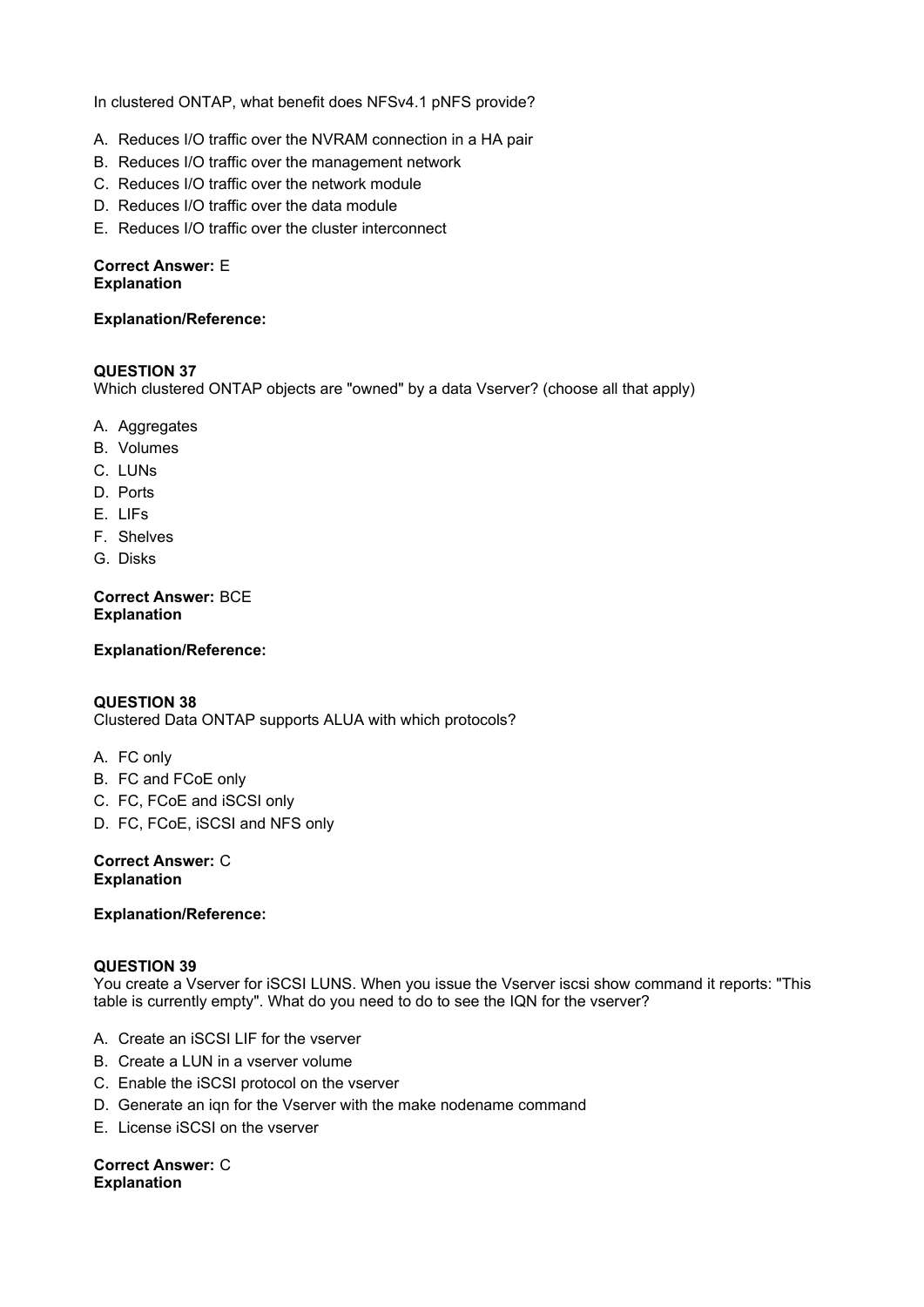# **Explanation/Reference:**

# **QUESTION 40**

Which SAN LIF fails over?

- A. iSCSI LIFs only
- B. FCoE LIFs only
- C. iSCSI LIFs and FCoE LIFs only
- D. FC LIFs only
- E. None of the above

**Correct Answer:** E **Explanation**

### **Explanation/Reference:**

# **QUESTION 41**

What must be configured on the igroup in a multi-pathed SAN environment in clustered Data ONTAP?

- A. Asymmetric logical unit access
- B. Symmetric logical unit access
- C. Dynamic multi-path access
- D. LIF multi-path access
- E. LUN multi-path access

#### **Correct Answer:** A **Explanation**

### **Explanation/Reference:**

### **QUESTION 42**

Which commands can be used to identify the target iqn name in clustered Data ONTAP? (Choose all that apply)

- A. cluster iscsi show
- B. cluster iscsi nodename
- C. vserver iscsi nodename
- D. vserver iscsi show
- E. vserver ign show

#### **Correct Answer:** D **Explanation**

### **Explanation/Reference:**

### **QUESTION 43**

What command is used to show an iSCSI software initiator WWPN?

- A. iSCSI show nodename
- B. iscsiadm show WWPN
- C. iscsiadm -m node
- D. iSCSI does not use a WWPN

### **Correct Answer:** D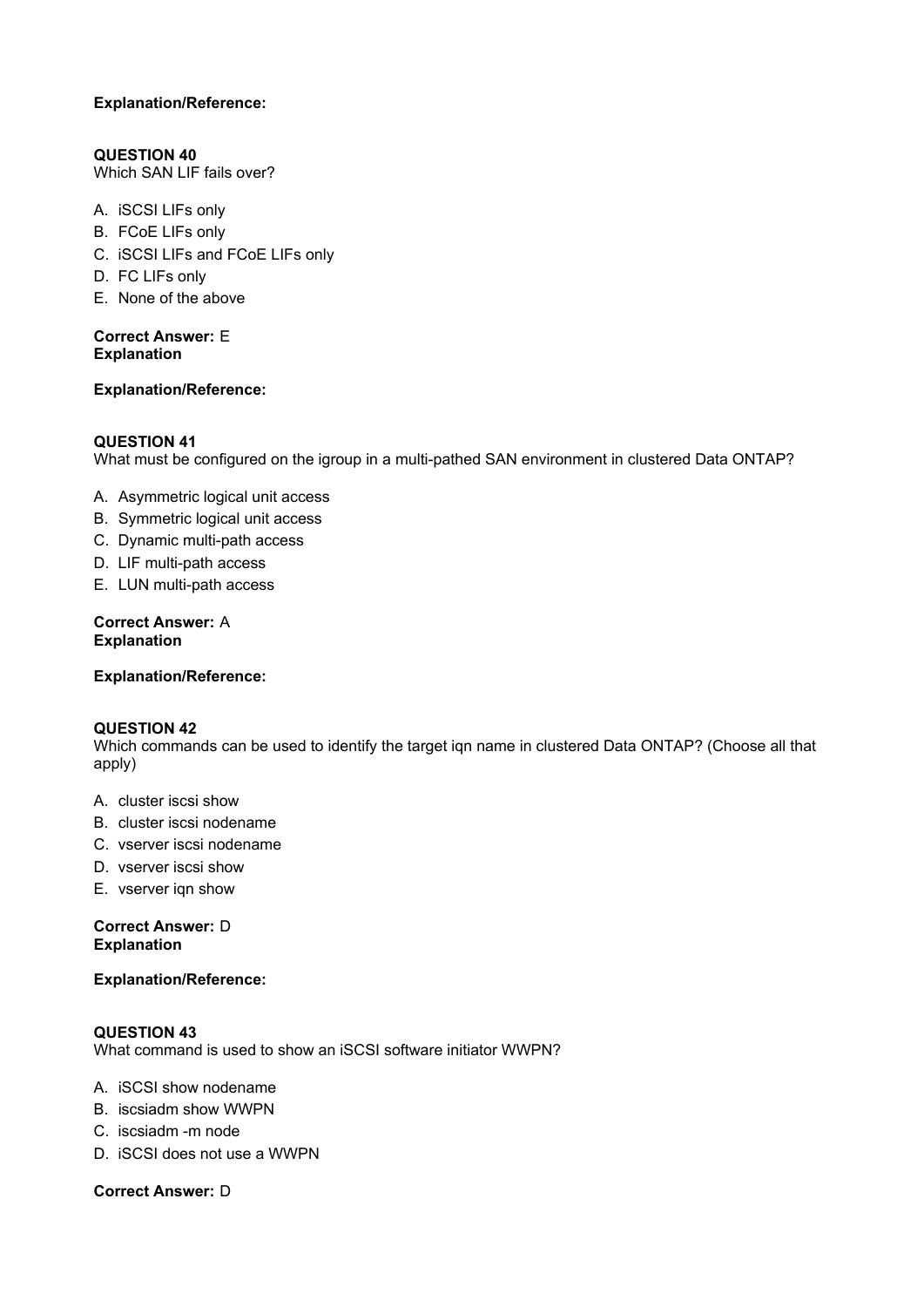# **Explanation**

### **Explanation/Reference:**

# **QUESTION 44**

Which feature must be enabled on a FC switch when using the FC protocol with clustered Data ONTAP 8.1?

- A. FL\_Port ID Virtualization
- B. N\_Port ID Virtualization (NPIV)
- C. FC over IP
- D. FC over Ethernet
- E. None of the above

#### **Correct Answer:** B **Explanation**

**Explanation/Reference:**

# **QUESTION 45**

The fcadmin config command...

- A. Is a Clustershell command
- B. Is a Nodeshell command
- C. Is a Systemshell command
- D. Must be run in the advanced mode

#### **Correct Answer:** B **Explanation**

### **Explanation/Reference:**

### **QUESTION 46**

When storage failover (SFO) occurs and cluster mode SAN protocols are enabled on a data vserver:

- A. ALUA determines that the HA partner is an active direct path
- B. ALUA determines that the HA partner is an active indirect path
- C. ALUA determines the best path for active optimize LUN access even if it requires use of the cluster interconnect
- D. ALUA does not factor into the path selection during Storage Failover (SFO)

#### **Correct Answer:** A **Explanation**

### **Explanation/Reference:**

### **QUESTION 47**

What is the maximum number of nodes supported for clustered ONTAP 8.2 serving both SAN and NAS protocols?

- A. 1
- B. 2
- C. 4
- D. 6
- E. 8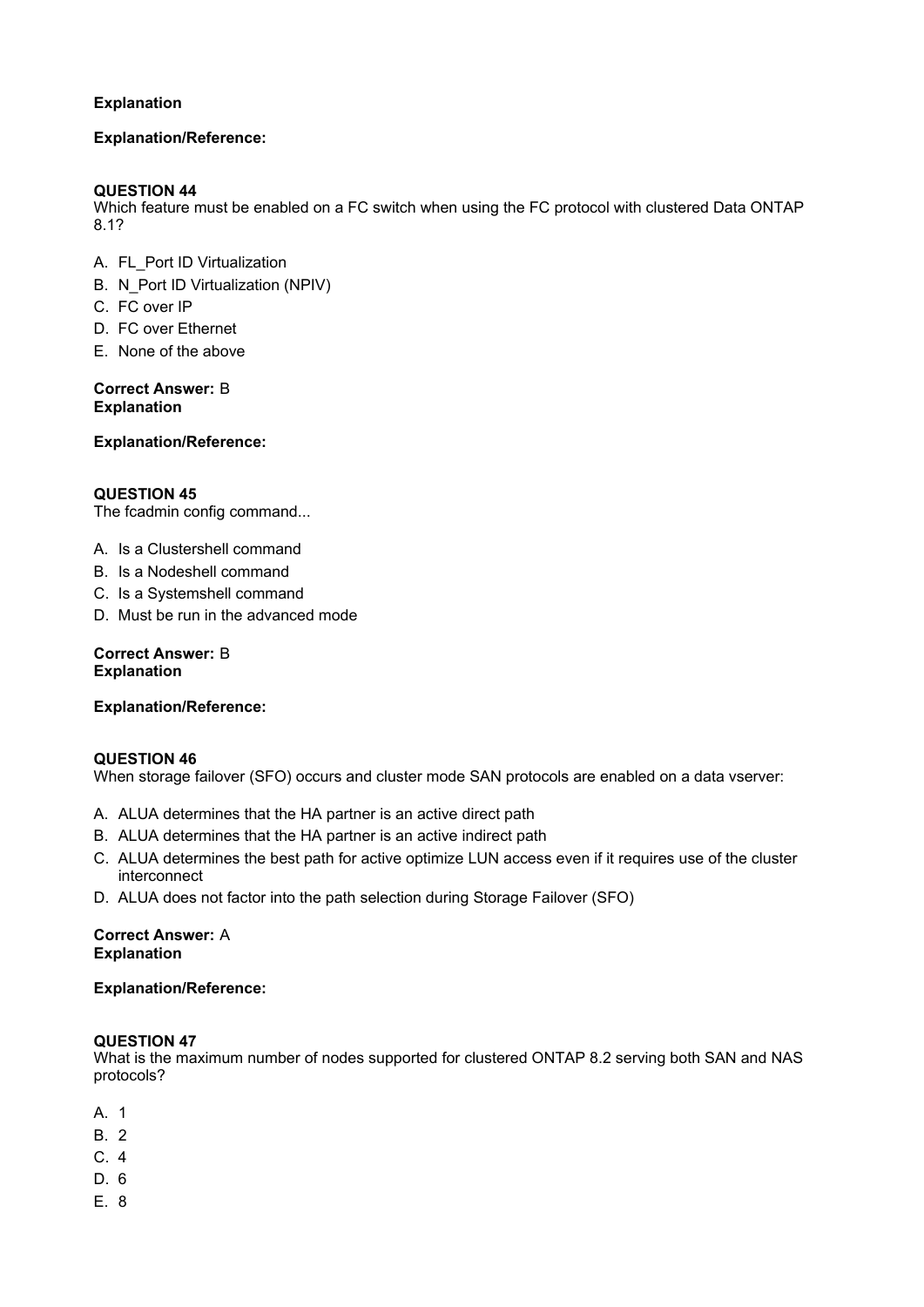F. 24

**Correct Answer:** E **Explanation**

**Explanation/Reference:**

#### **QUESTION 48**

Which make up the replicated database (RDB) rings in a cluster? (choose all that apply)

- A. protocol management daemon (protdb)
- B. management application (mgmt)
- C. administration (admdb)
- D. volume location database (vldb)
- E. virtual-interface manager (vifmgr)
- F. logical-interface manager (lifmgr)
- G. SAN management daemon (bcomd)

**Correct Answer:** BDEG **Explanation**

**Explanation/Reference:**

#### **QUESTION 49**

When a cluster is in quorum, what portion of participating nodes are healthy?

- A. Two thirds
- B. Simple majority
- C. Three quarters
- D. Half

**Correct Answer:** B **Explanation**

**Explanation/Reference:**

### **QUESTION 50**

Which statement is true about a Flash Pool?

- A. A 32-bit or 64-bit aggregate containing SSDs and HDDs
- B. A 32-bit aggregate containing SSDs and HDDs
- C. A 64-bit aggregate containing SSDs and HDDs
- D. A 64-bit aggregate containing only SSDs

#### **Correct Answer:** C **Explanation**

### **Explanation/Reference:**

### **QUESTION 51**

A volume named vs2 vol2 is created on the netappu-02 aggregate. The path in the vs2 namespace is / vs2/ vol2. If the volume is moved to the netappu-01 aggregate, what is the path after the move?

A. /netappu-01/vs2/vs2\_vol2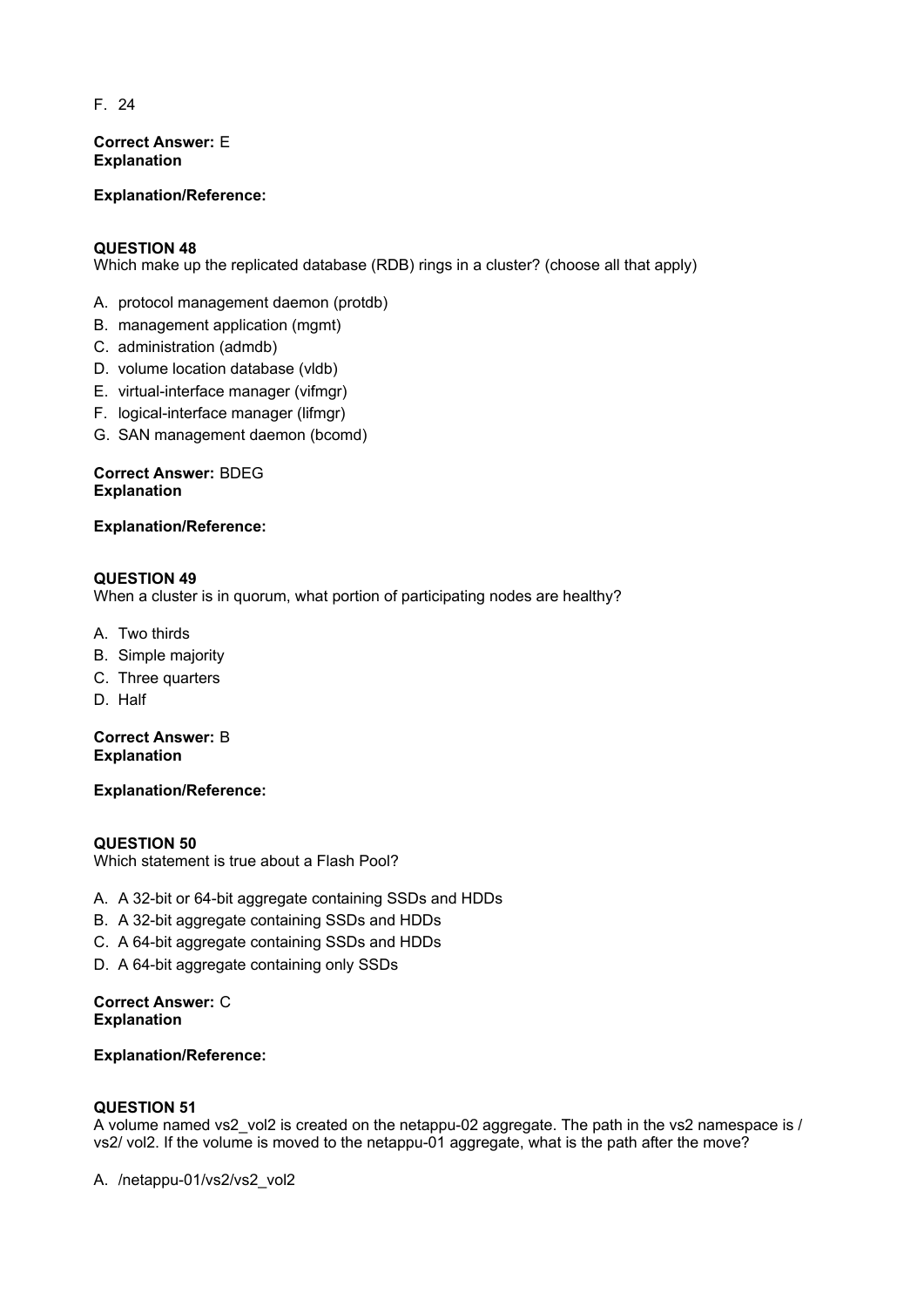- B. /vs2/vol2
- C. /vol/vs2\_vol2
- D. /vol/vs2/vs2\_vol2

#### **Explanation/Reference:**

#### **QUESTION 52**

Which clustered ONTAP objects are "owned" by a data Vserver? (choose all that apply)

- A. Aggregates
- B. Volumes
- C. LUNs
- D. Ports
- E. LIFs
- F. Shelves
- G. Disks

#### **Correct Answer:** BCE **Explanation**

### **Explanation/Reference:**

#### **QUESTION 53**

How many cluster nodes are supported by the CN1610 Interconnect Switch in clustered ONTAP 8.2?

- A. 4
- B. 8
- C. 12
- D. 16
- E. 24

**Correct Answer:** C **Explanation**

# **Explanation/Reference:**

#### **QUESTION 54**

What is the default shell for accessing clustered ONTAP?

- A. SPshell
- B. Nodeshell
- C. Clustershell
- D. Systemshell

**Correct Answer:** C **Explanation**

#### **Explanation/Reference:**

### **QUESTION 55**

What must be configured in clustered ONTAP 8.2 to support inter-cluster Snapmirror relationships?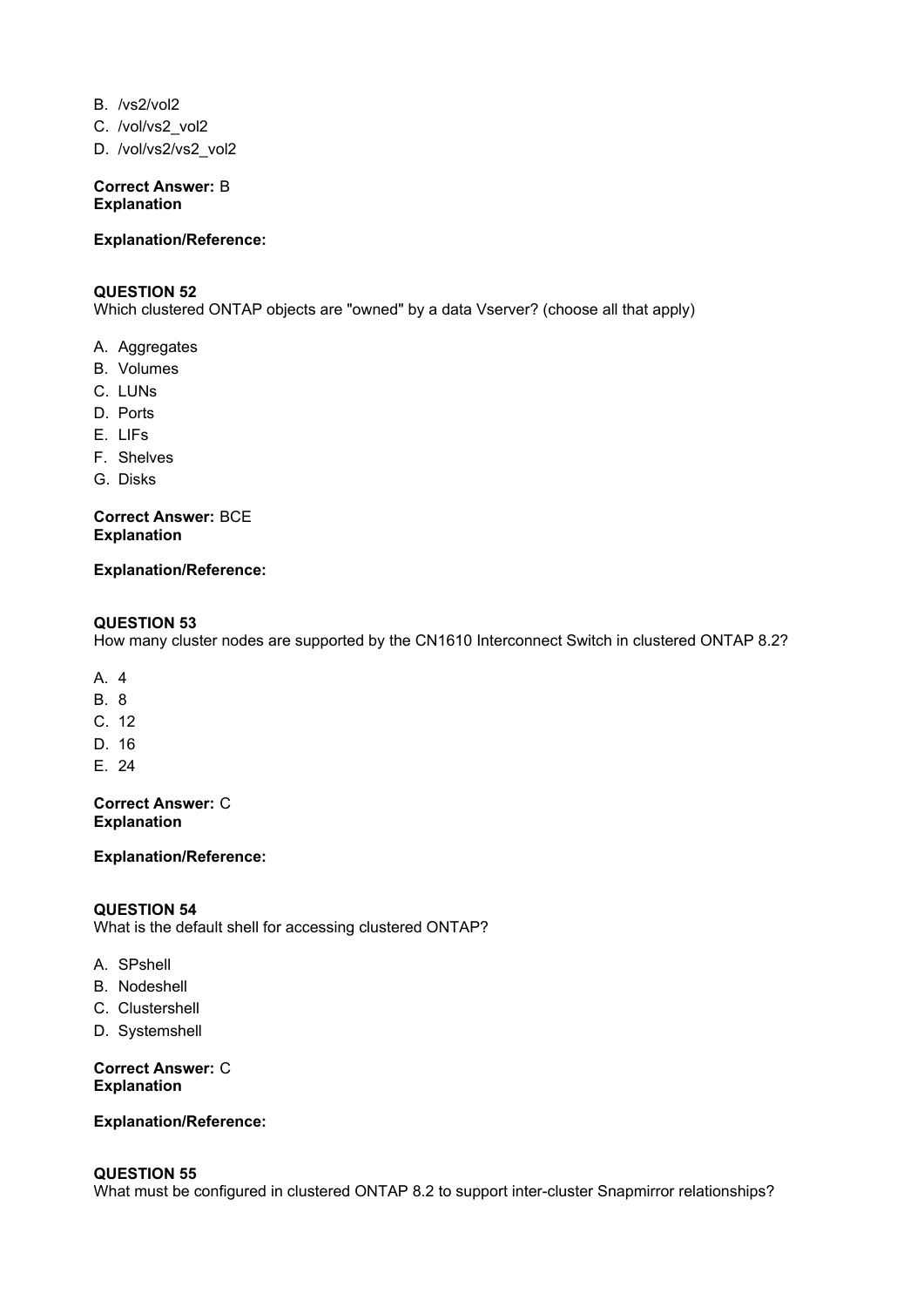(choose all that apply)

- A. Cluster peering relationship
- B. Intercluster port role
- C. Junction path for the mirrored volume
- D. Minimum transfer size
- E. Vserver peering relationship

#### **Correct Answer:** AE **Explanation**

#### **Explanation/Reference:**

#### **QUESTION 56**

Which versions of NFS are supported with clustered ONTAP 8.2 Vservers with FlexVol volumes?

- A. NFSv3 only
- B. NFSv2, NFSv3 and NFSv4
- C. NFSv3, NFSv4 and NFSv4.1
- D. NFSv2, NFSv3, NFSv4, NFSv4.1 and pNFS
- E. NFSv3, NFSv4, NFSv4.1 and pNFS

#### **Correct Answer:** E **Explanation**

#### **Explanation/Reference:**

### **QUESTION 57**

Which protocols are supported with clustered ONTAP 8.2 Vservers with Infinite Volumes?

- A. NFSv3 only
- B. NFSv3, NFSv4 and NFSv4.1
- C. CIFS, NFSv4 and NFSv4.1
- D. SMB 1.x, NFSv3, NFSv4.1 and pNFS

#### **Correct Answer:** D **Explanation**

#### **Explanation/Reference:**

#### **QUESTION 58**

Which statement is true about CFO and SFO in clustered ONTAP?

- A. CFO aggregates are given back first, then SFO aggregates are given back one at a time.
- B. SFO aggregates are given back first, then CFO aggregates are given back one at a time.
- C. All aggregates are given at the same time.
- D. None, clustered ONTAP supports SFO aggregates only.

#### **Correct Answer:** A **Explanation**

### **Explanation/Reference:**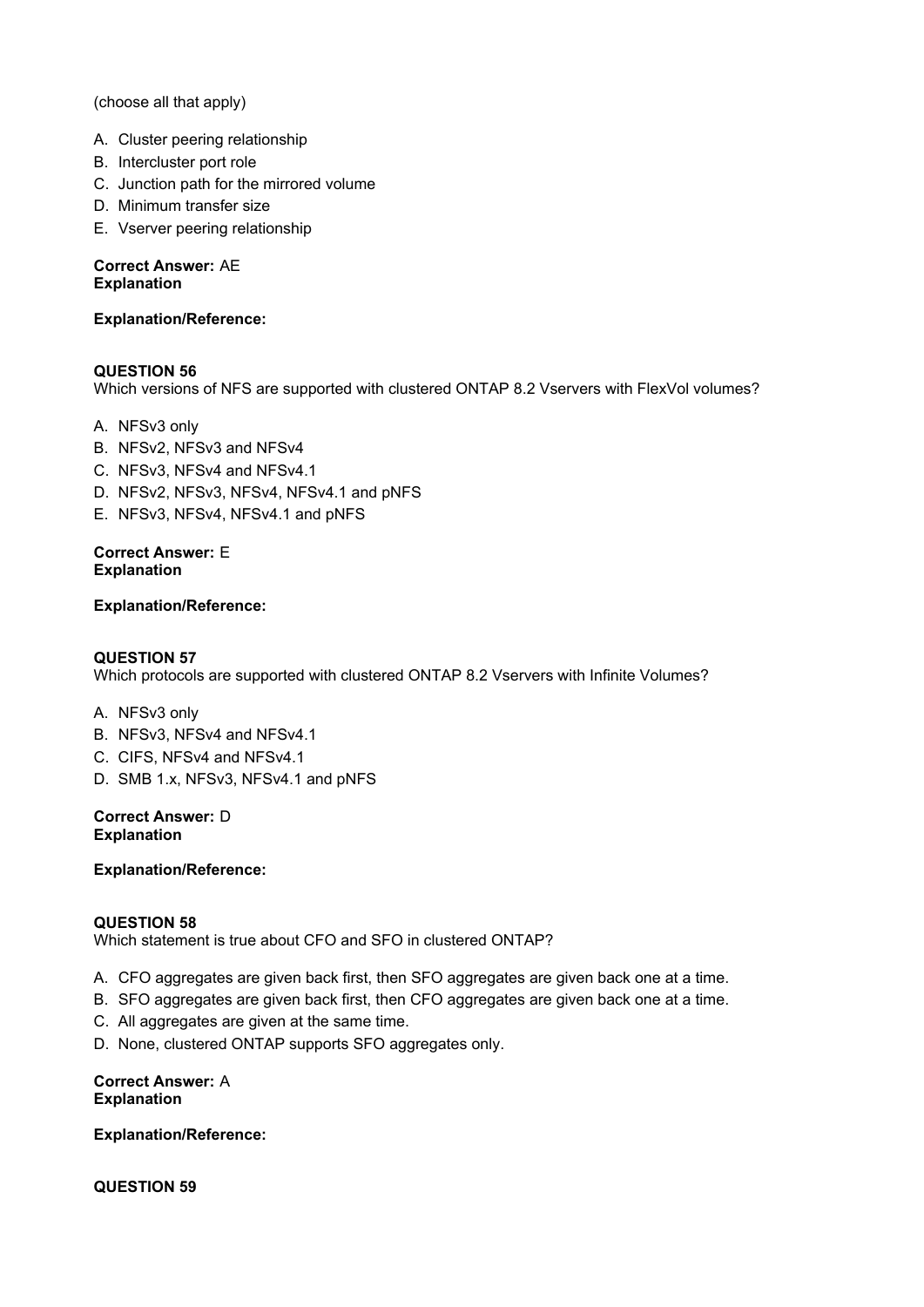Which configurations are supported in clustered ONTAP 8.2? (choose all that apply)

- A. Single-node clusters
- B. Switchless 2-node clusters
- C. Switchless 4-node clusters
- D. 5-node clusters
- E. 8-node clusters with NAS and SAN
- F. 24-node clusters with NAS and SAN

#### **Correct Answer:** ABE **Explanation**

**Explanation/Reference:**

#### **QUESTION 60** What is the default system account?

A. root

- B. naroot
- C. administrator
- D. admin

**Correct Answer:** D **Explanation**

**Explanation/Reference:**

# **QUESTION 61**

The root volume of a node in the cluster is called  $\qquad \qquad$ .

- A. vs\_root
- B. mhost
- C. vol0
- D. rootvol

**Correct Answer:** C **Explanation**

**Explanation/Reference:**

### **QUESTION 62**

When creating a LIF for NFS or CIFS, what is the default failover policy?

- A. Priority
- B. Nextavail
- C. Round robin
- D. Disabled

**Correct Answer:** B **Explanation**

**Explanation/Reference:**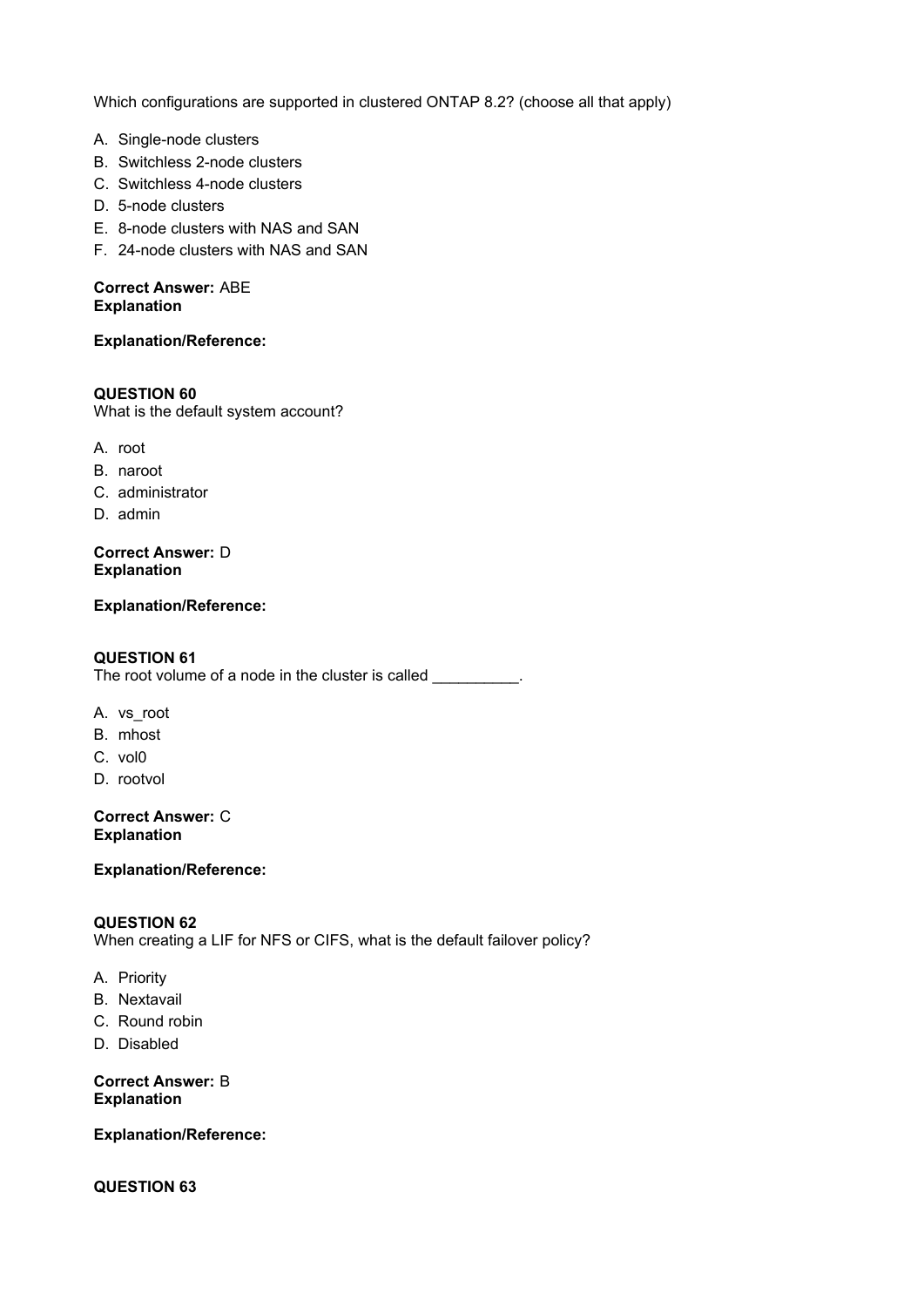Storage QOS maximum throughput limits can be defined in terms of:

- A. IOPS only
- B. MB/s only
- C. IOPS or MB/s
- D. IOPS and MB/s

# **Correct Answer:** C **Explanation**

# **Explanation/Reference:**

# **QUESTION 64**

The aggregate relocation feature allows an administrator to move a  $\blacksquare$ 

- A. Data aggregate to any node
- B. Root aggregate to any node
- C. Data aggregate to the HA partner
- D. Root aggregate to the HA partner

### **Correct Answer:** C **Explanation**

### **Explanation/Reference:**

# **QUESTION 65**

In clustered ONTAP 8.2, which statement is true about backup vaults?

- A. Only work on qtrees
- B. Work on all volumes
- C. Only work on FlexVol volumes
- D. Only work on Infinite volumes
- E. None, clustered ONTAP doesn't support SnapVault

#### **Correct Answer:** C **Explanation**

### **Explanation/Reference:**

### **QUESTION 66**

What is the supported speed and frame size on the cluster interconnect?

### A. 1 Gb / 1500 mtu

- B. 1 Gb / 9000 mtu
- C. 10 Gb / 1500 mtu
- D. 10 Gb / 9000 mtu
- E. No specific requirements

#### **Correct Answer:** D **Explanation**

# **Explanation/Reference:**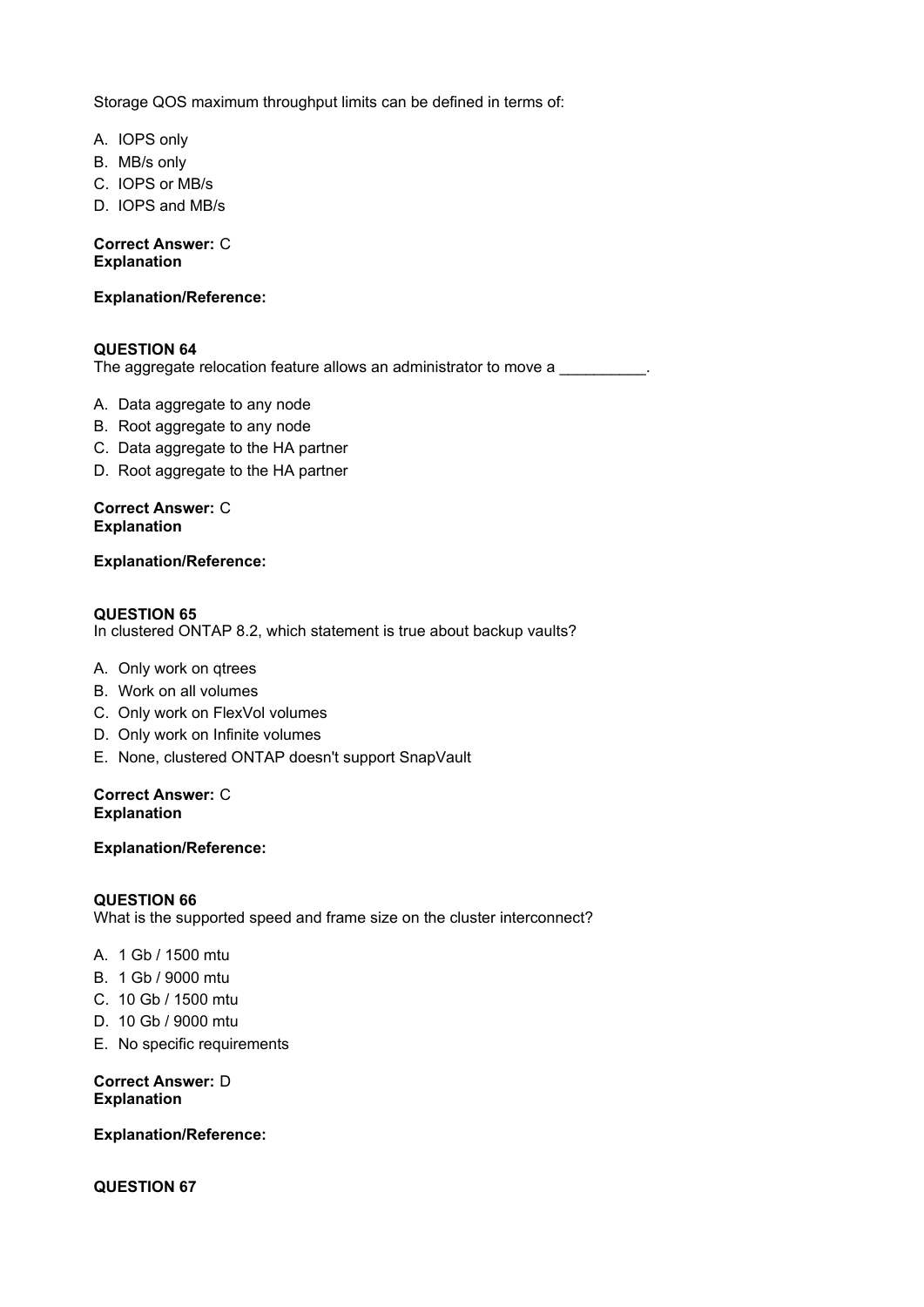What is considered a node in a clustered ONTAP?

- A. An HA storage controller pair
- B. A single storage controller
- C. A data Vserver
- D. A data port

**Correct Answer:** B **Explanation**

# **Explanation/Reference:**

#### **QUESTION 68**

A block from a Flash Pool read operation is initially marked as  $\sim$ 

- A. hot
- B. warm
- C. neutral
- D. cold
- E. evict

**Correct Answer:** C **Explanation**

#### **Explanation/Reference:**

#### **QUESTION 69**

What is the maximum number of nodes supported for a cluster serving only NAS protocols?

- A. 1
- B. 2
- C. 4
- D. 8
- E. 16
- F. 24

**Correct Answer:** F **Explanation**

#### **Explanation/Reference:**

### **QUESTION 70**

Which statements are true of licensing in clustered ONTAP 8.2? (choose all that apply)

- A. The base license is still required and is based on the node count
- B. Licenses are node-locked
- C. Length of license is 14 characters
- D. Length of license is 28 characters
- E. HA functionality doesn't require a license
- F. HA functionality requires a license

**Correct Answer:** BDE **Explanation**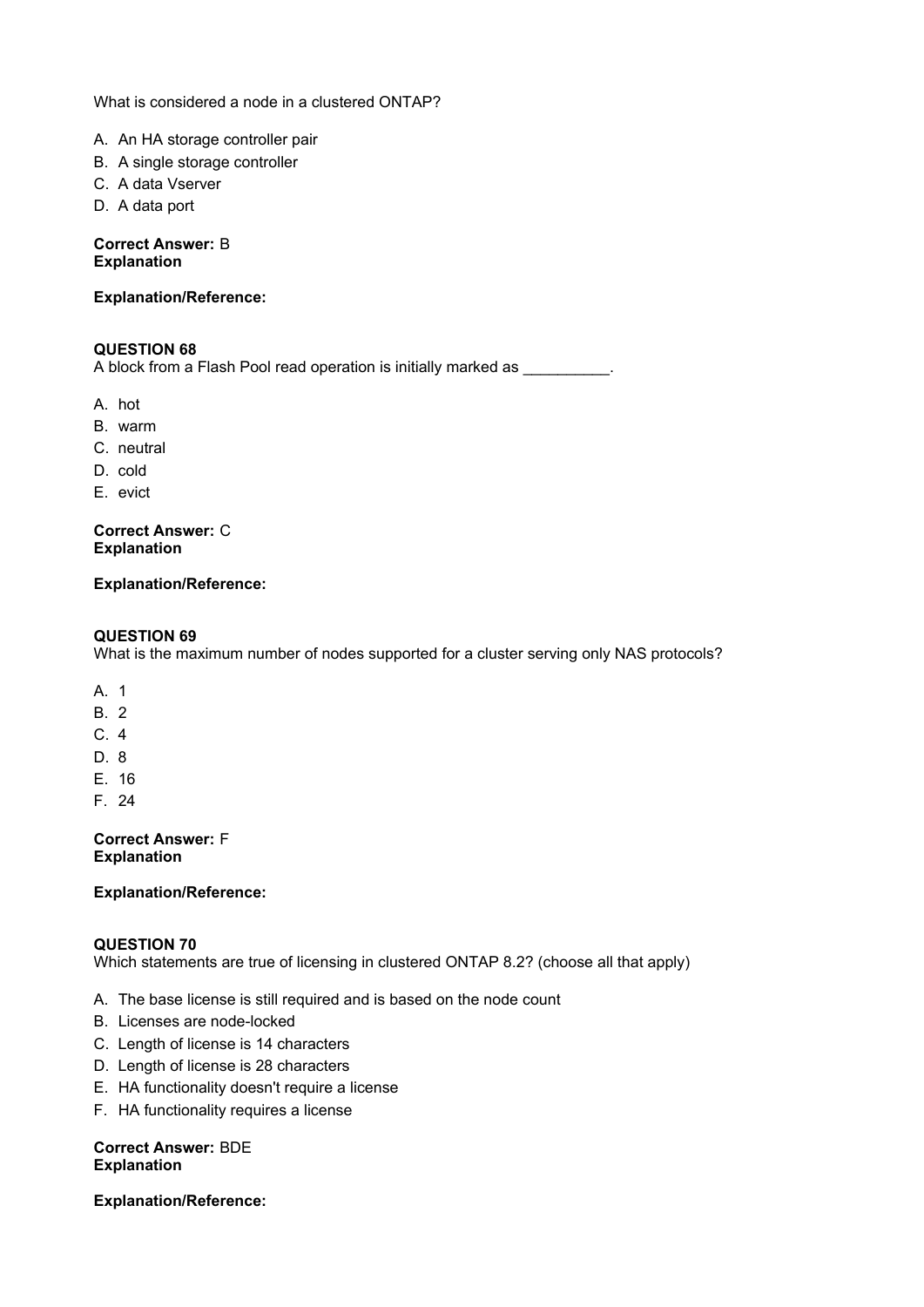The network interface show command output lists the value of "false" under the "Is Home" column. False signifies the LIF \_\_\_\_\_\_\_\_\_\_. (choose all that apply)

- A. is disconnected
- B. has failed over
- C. is administratively disabled
- D. has been migrated
- E. is currently being migrated to home node

#### **Correct Answer:** BD **Explanation**

### **Explanation/Reference:**

# **QUESTION 72**

What type of LIF is used to replicate between two clusters?

- A. node
- B. cluster
- C. intercluster
- D. cluster-mgmt
- E. data

#### **Correct Answer:** C **Explanation**

### **Explanation/Reference:**

### **QUESTION 73**

Which logical interfaces have failover and online migration capabilities in a different node? (choose all that apply)

- A. Cluster
- B. Cluster management
- C. Data (FC, iSCSI)
- D. Data (CIFS, NFS)
- E. Node-management

#### **Correct Answer:** BD **Explanation**

### **Explanation/Reference:**

### **QUESTION 74**

How many cluster ports per node are supported in clustered ONTAP 8.2?

- A. One
- B. Two
- C. Three
- D. Four

### **Correct Answer:** B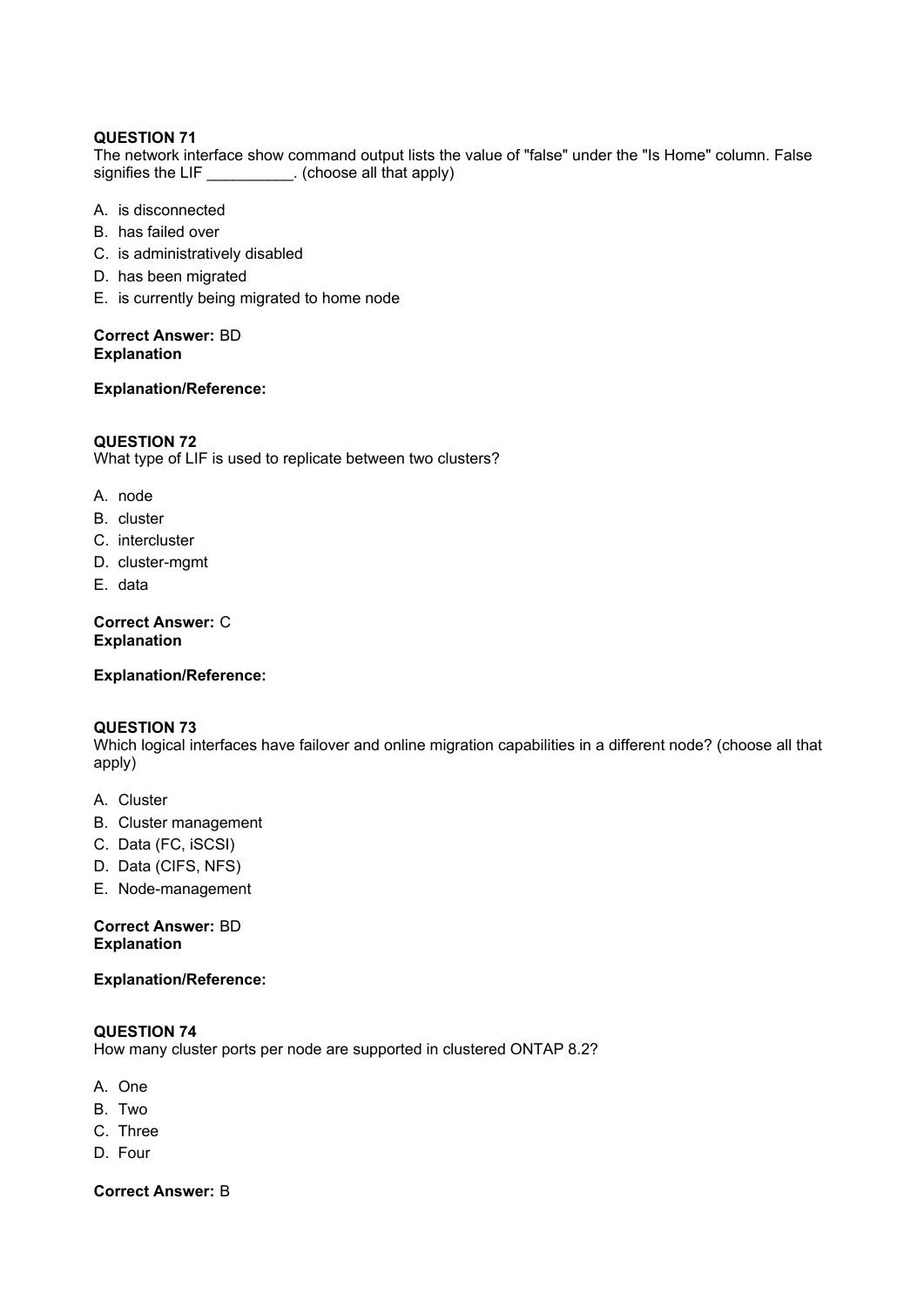# **Explanation**

### **Explanation/Reference:**

### **QUESTION 75**

Which privilege levels are found in clustered ONTAP? (choose all that apply)

- A. single\_user
- B. admin
- C. manage
- D. advanced
- E. diagnostic
- F. backup

#### **Correct Answer:** BDE **Explanation**

# **Explanation/Reference:**

#### **QUESTION 76**

Which commands can be used to create a data Vserver? (choose all that apply)

- A. vserver configure
- B. vserver setup
- C. vserver set\_up
- D. vserver make
- E. vserver create

### **Correct Answer:** BE **Explanation**

### **Explanation/Reference:**

### **QUESTION 77**

Clustered ONTAP supports multi-tenancy using which feature?

- A. Allow a unique login account (admin) for cluster administration purposes.
- B. Allow a unique login account (vsadmin) for cluster administration purposes.
- C. Allow a unique login account (admin) to each Vserver for administration purposes.
- D. Allow a unique login account (vsadmin) to each Vserver for administration purposes.

#### **Correct Answer:** D **Explanation**

### **Explanation/Reference:**

### **QUESTION 78**

How many ISL ports are required between the cluster interconnect switches when using Cisco switches?

- A. 2
- B. 4
- C. 6
- D. 8
- E. None; No ISLs are required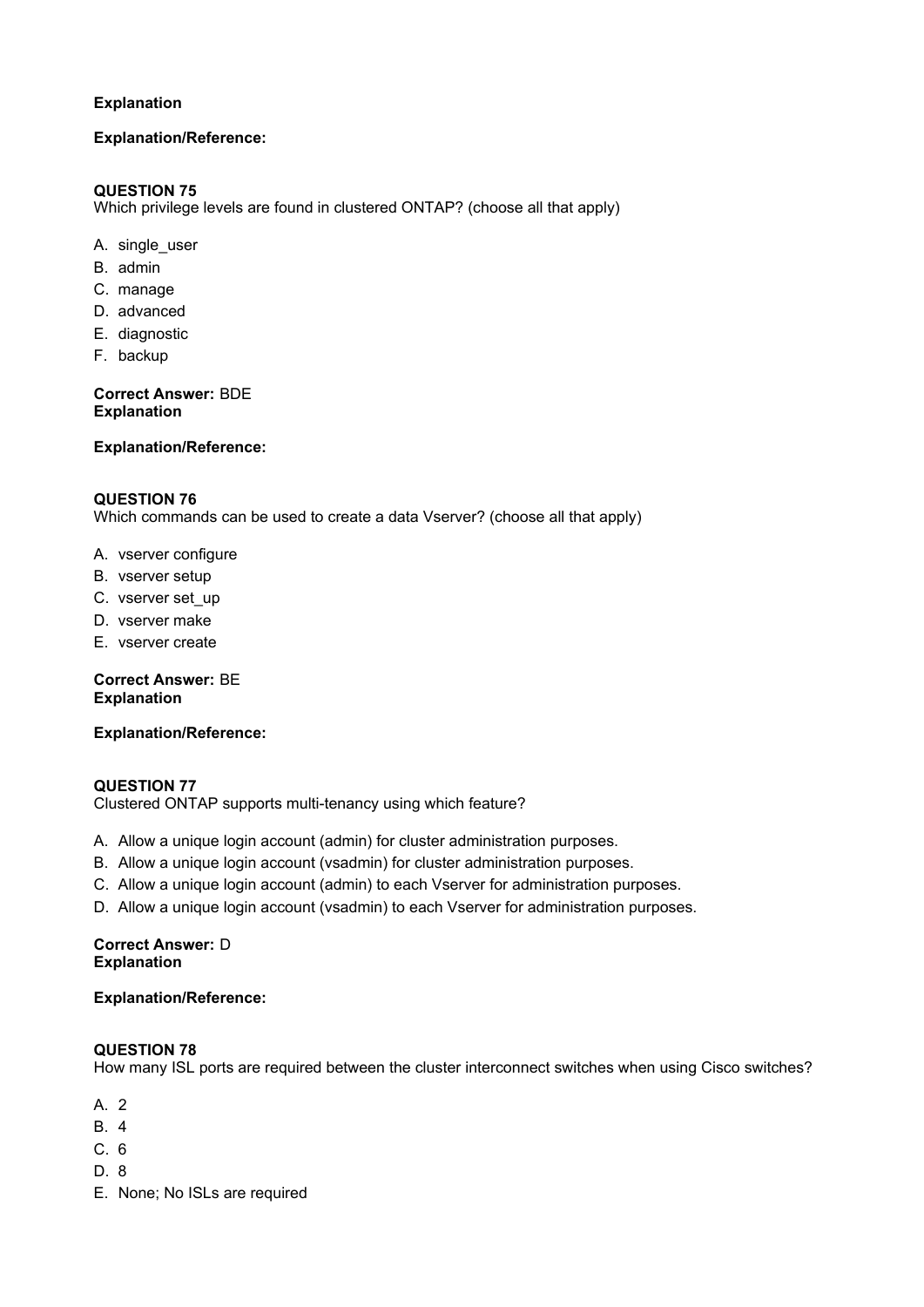# **Explanation/Reference:**

# **QUESTION 79**

How many ISL ports are required between the cluster interconnect switches when using CN1610 switches?

- A. 2
- B. 4
- C. 6
- D. 8
- E. None; No ISLs are required

#### **Correct Answer:** B **Explanation**

# **Explanation/Reference:**

### **QUESTION 80**

Which are predefined roles for cluster administrators in clustered ONTAP 8.2? (choose all that apply)

- A. admin
- B. read only
- C. vsadmin
- D. vsadmin-backup
- E. vsadmin-readonly
- F. backup
- G. vsadmin-autosupport
- H. none

#### **Correct Answer:** ABH **Explanation**

### **Explanation/Reference:**

### **QUESTION 81**

Clustered ONTAP 8.2 supports which quota types? (choose all that apply)

- A. User
- B. Volume
- C. Group
- D. Tree
- E. None; clustered ONTAP doesn't support quotas.

#### **Correct Answer:** ABD **Explanation**

### **Explanation/Reference:**

**QUESTION 82** FlexCache volumes in clustered ONTAP 8.2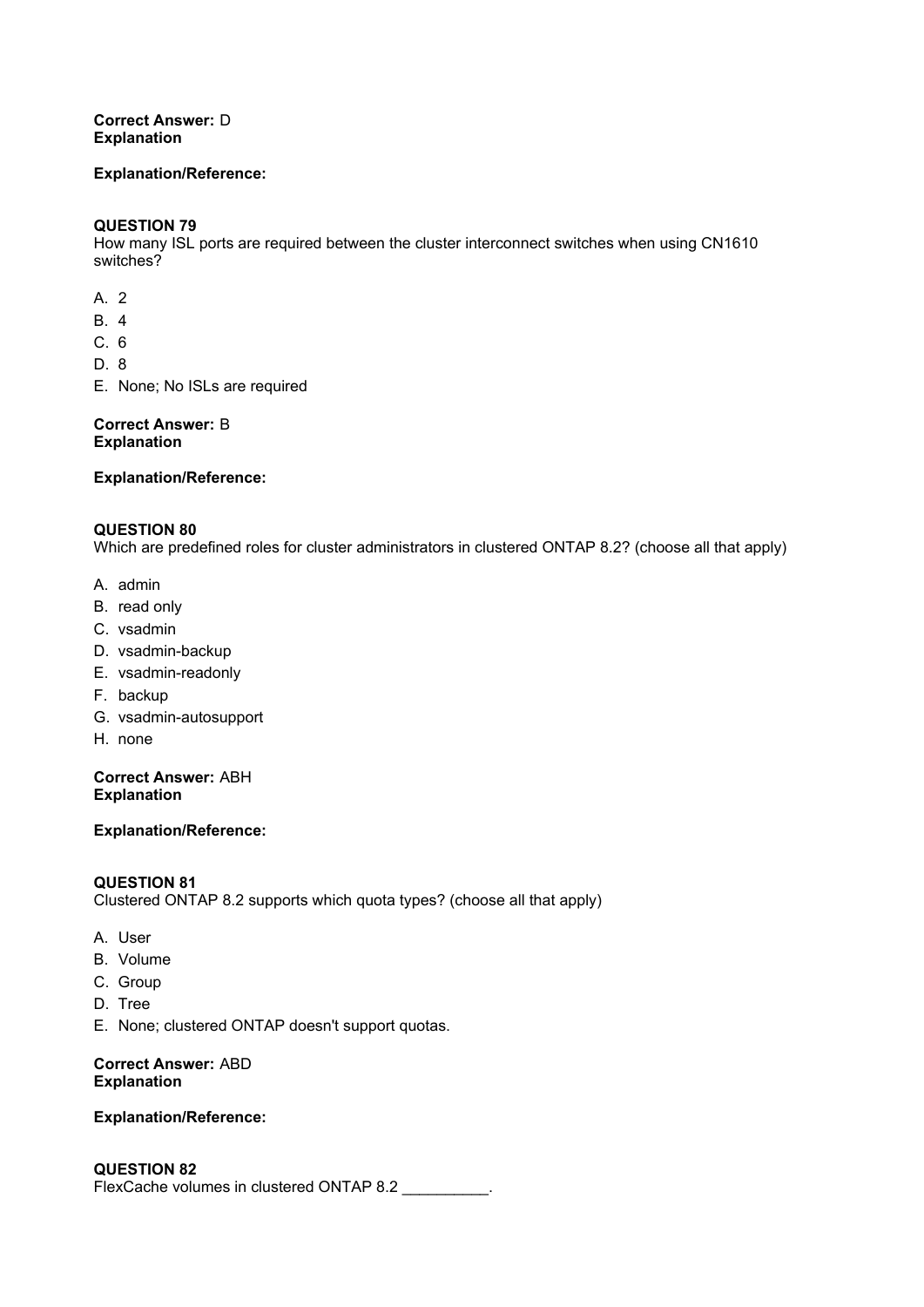- A. Are fully provisioned
- B. Can have Snapshot copies
- C. Can be moved
- D. Are sparsely-populated volumes

# **Explanation/Reference:**

#### **QUESTION 83** In clustered ONTAP, what object exposes data to clients?

- A. A high-available pair
- B. A virtual storage server (Vserver)
- C. A virtual filer (vFiler)
- D. A cluster

#### **Correct Answer:** B **Explanation**

# **Explanation/Reference:**

### **QUESTION 84**

How do you create NFS export within clustered ONTAP?

- A. Define an export policy and rules under the node Vserver
- B. Define an export policy and rules under the admin Vserver
- C. Define an export policy and rules under a data Vserver
- D. Define an export policy under a data Vserver and rules under the admin Vserver

#### **Correct Answer:** C **Explanation**

### **Explanation/Reference:**

### **QUESTION 85**

In which shell can administrators natively run Data ONTAP 7-Mode commands?

- A. nodeshell
- B. systemshell
- C. clustershell
- D. adminshell

### **Correct Answer:** A **Explanation**

# **Explanation/Reference:**

### **QUESTION 86**

What is the command to start recording the current CLI session into a file?

A. system cli record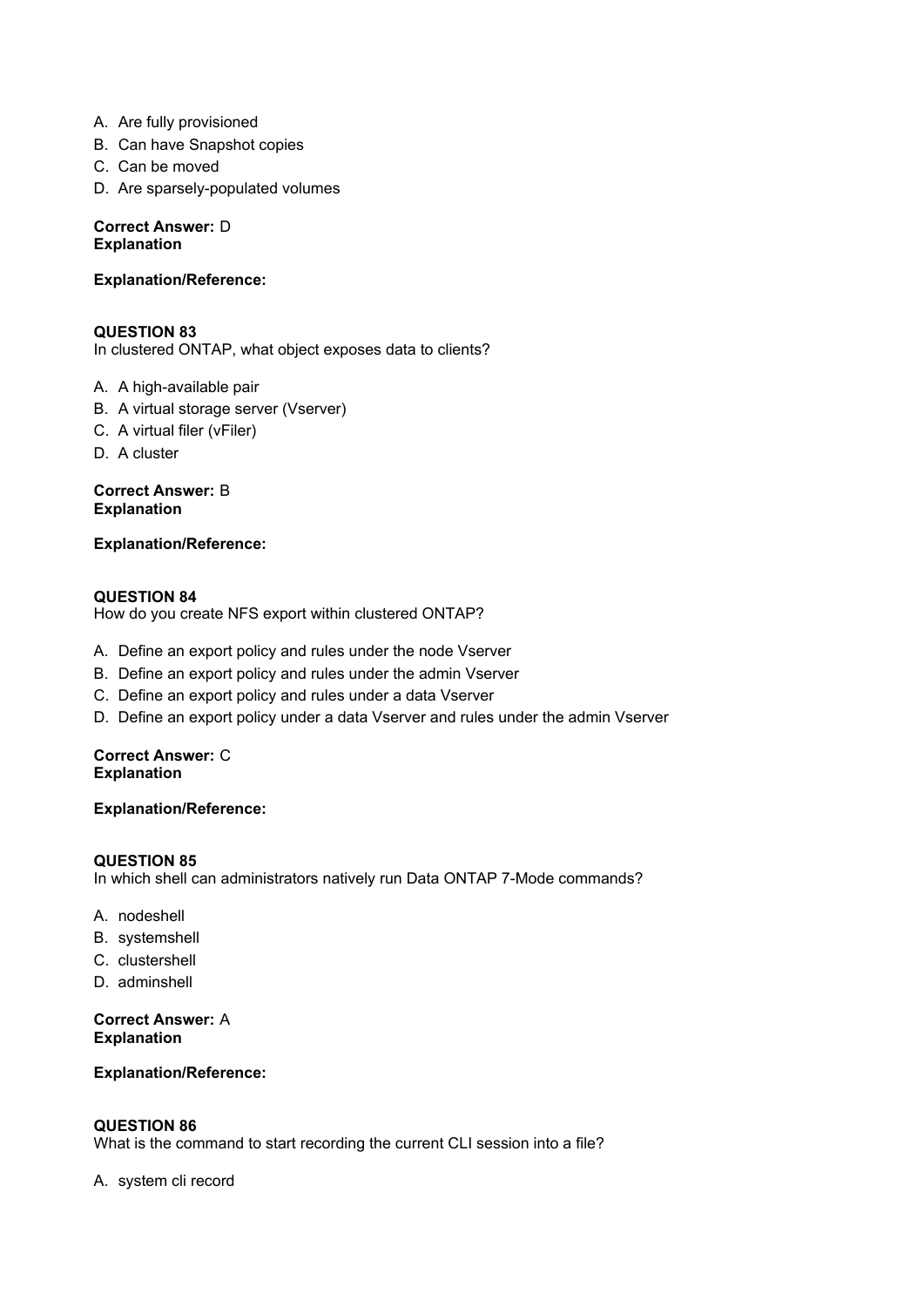- B. system script record
- C. system script start
- D. system record start

#### **Explanation/Reference:**

#### **QUESTION 87**

The system image show command output lists the value of "true or false" under the "Is Current" column. The image marked "true" indicates the image:

- A. Is currently booted
- B. Is the latest version
- C. Will used after a reboot
- D. Has just been downloaded

#### **Correct Answer:** A **Explanation**

#### **Explanation/Reference:**

#### **QUESTION 88**

Which statements are true regarding backup vaults in clustered ONTAP 8.2? (choose all that apply)

- A. Data can only be restored to a qtree.
- B. Backup vaults are at either a volume or qtree level.
- C. Data can be restored to either the source volume or a new volume on the same or different clusters
- D. Backup vaults are at the volume level only.
- E. Compatible with 7-mode SnapVault.

#### **Correct Answer:** CD **Explanation**

#### **Explanation/Reference:**

#### **QUESTION 89**

By default how many management ports are there per node?

- A. One
- B. Two
- C. Three
- D. Four

#### **Correct Answer:** A **Explanation**

#### **Explanation/Reference:**

#### **QUESTION 90**

How do you organize volumes for data clients with an appropriate export policy?

A. Mount the required volumes in a namespace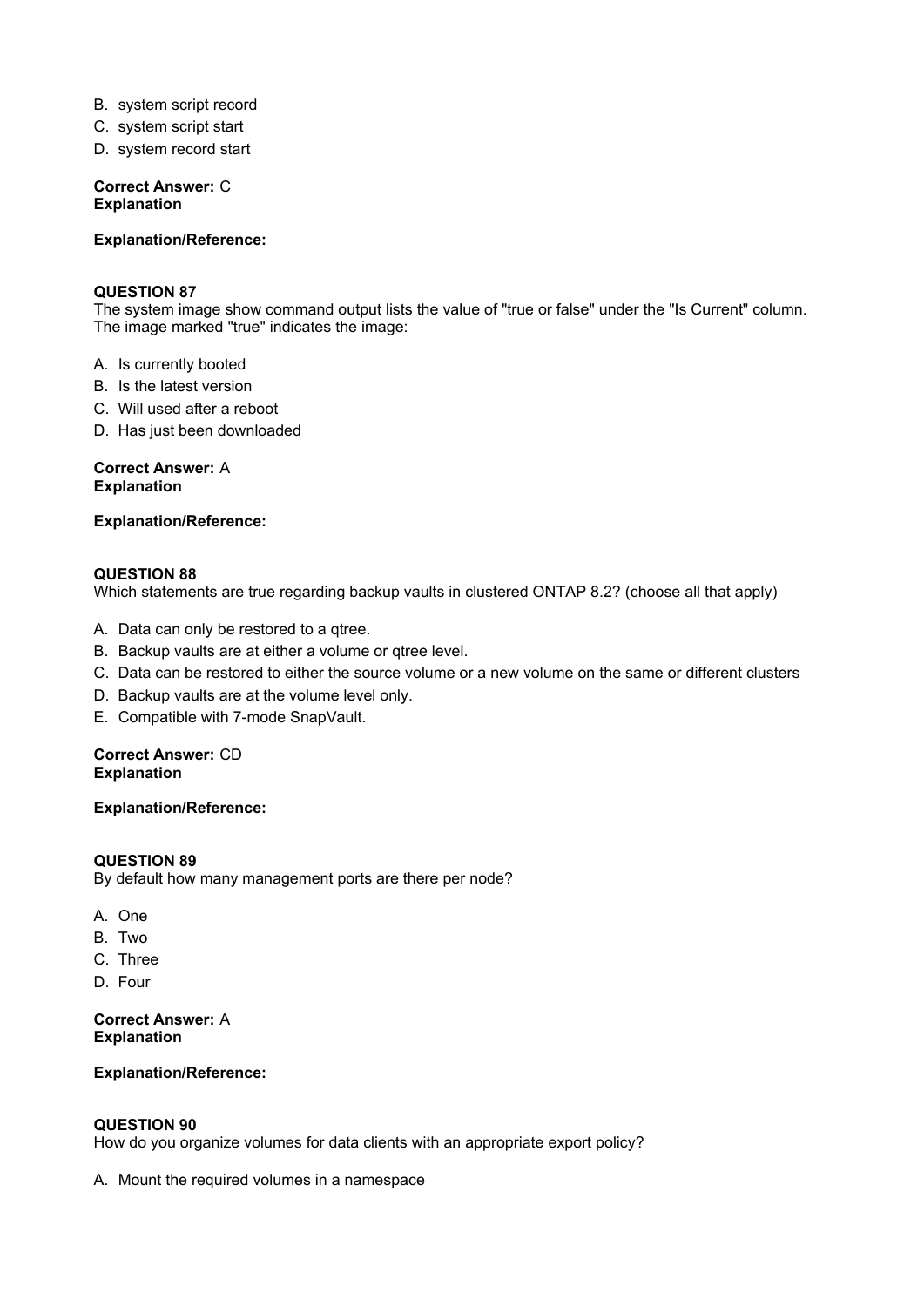- B. Mount the required namespaces in a volume
- C. Mount the required namespaces in an aggregate
- D. Mount directories of a volume in a namespace

#### **Explanation/Reference:**

#### **QUESTION 91**

Which are the role types that can be assigned to ports in clustered ONTAP? (choose three)

- A. Data
- B. Cluster-management
- C. Cluster
- D. Node-management

#### **Correct Answer:** ACD **Explanation**

#### **Explanation/Reference:**

#### **QUESTION 92**

Which term is used to highlight that a storage administrator can add more than 2 storage systems to a cluster?

- A. Scale up
- B. Scale horizontal
- C. Scale vertical
- D. Scale out

**Correct Answer:** D **Explanation**

#### **Explanation/Reference:**

### **QUESTION 93**

Which of the following statements are true in a SnapMirror Load-Sharing (LS) mirror relationship? (Choose two)

- A. Client requests to write data are allowed if the user is admin
- B. Client requests to write data are denied unless accessing the .admin share
- C. Client requests to read data are only allowed if the mirror is up-to-date
- D. Client requests to read data are redirected to the LS mirror destination volumes

#### **Correct Answer:** BD **Explanation**

# **Explanation/Reference:**

### **QUESTION 94**

In clustered Data ONTAP, snapshots are scheduled by creating

- A. A snapshot policy within the vserver that applies to all volumes in the vserver
- B. A snapshot policy within the vserver that is applied at the volume level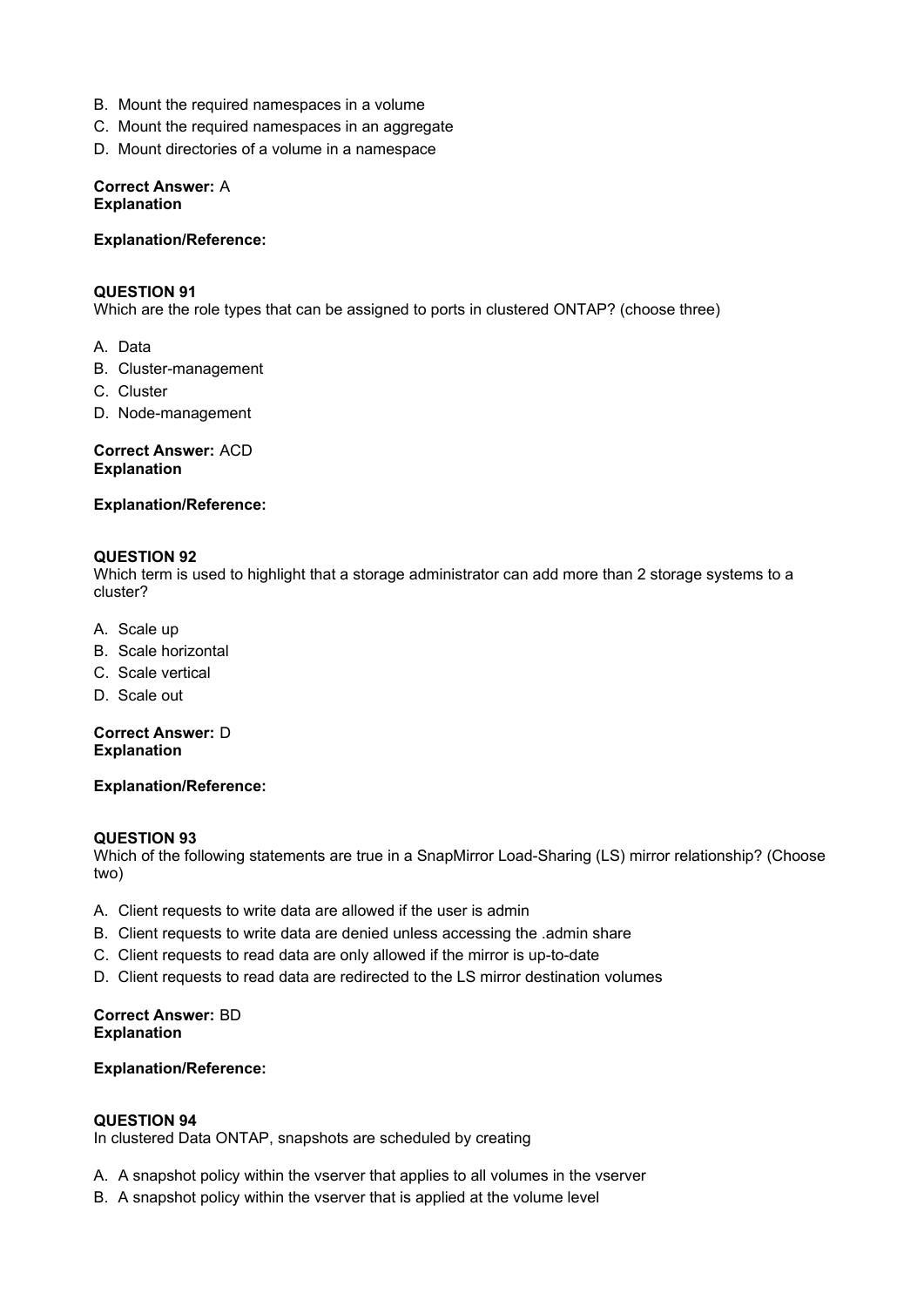- C. A snapshot policy within the clustershell that can be used by every vserver but applied individually at the volume level
- D. A snapshot policy within the clustershell that can be used by each vserver but applies to all volumes within the vserver

#### **Explanation/Reference:**

#### **QUESTION 95**

Where can NDMP backups be performed?

- A. Within the data Vserver
- B. Within the cluster Vserver
- C. From any node in the cluster
- D. From the node that owns the volume

#### **Correct Answer:** D **Explanation**

#### **Explanation/Reference:**

#### **QUESTION 96**

Which statement is true about establishing a SnapMirror relationship in clustered data ONTAP?

- A. It sets up the relationship, but does not start the initial transfer
- B. It sets up the relationship on the source node only
- C. It sets up the relationship and starts the initial data transfer
- D. It sets up the relationship and creates the destination volume

#### **Correct Answer:** A **Explanation**

#### **Explanation/Reference:**

Explanation: 3rd bullet https://library.netapp.com/ecmdocs/ECMP1196874/html/GUID-2B7FC913-4B02-43C9- 865AFB7D44ADB40F.html

#### **QUESTION 97**

What must be configured to support inter-cluster Snapmirror relationships?

- A. Cluster peer relationship
- B. Intercluster port role
- C. Junction path for the mirrored volume
- D. Minimum transfer size

#### **Correct Answer:** A **Explanation**

#### **Explanation/Reference:**

#### **QUESTION 98**

What communication link is necessary in order to establish an inter-cluster relationship?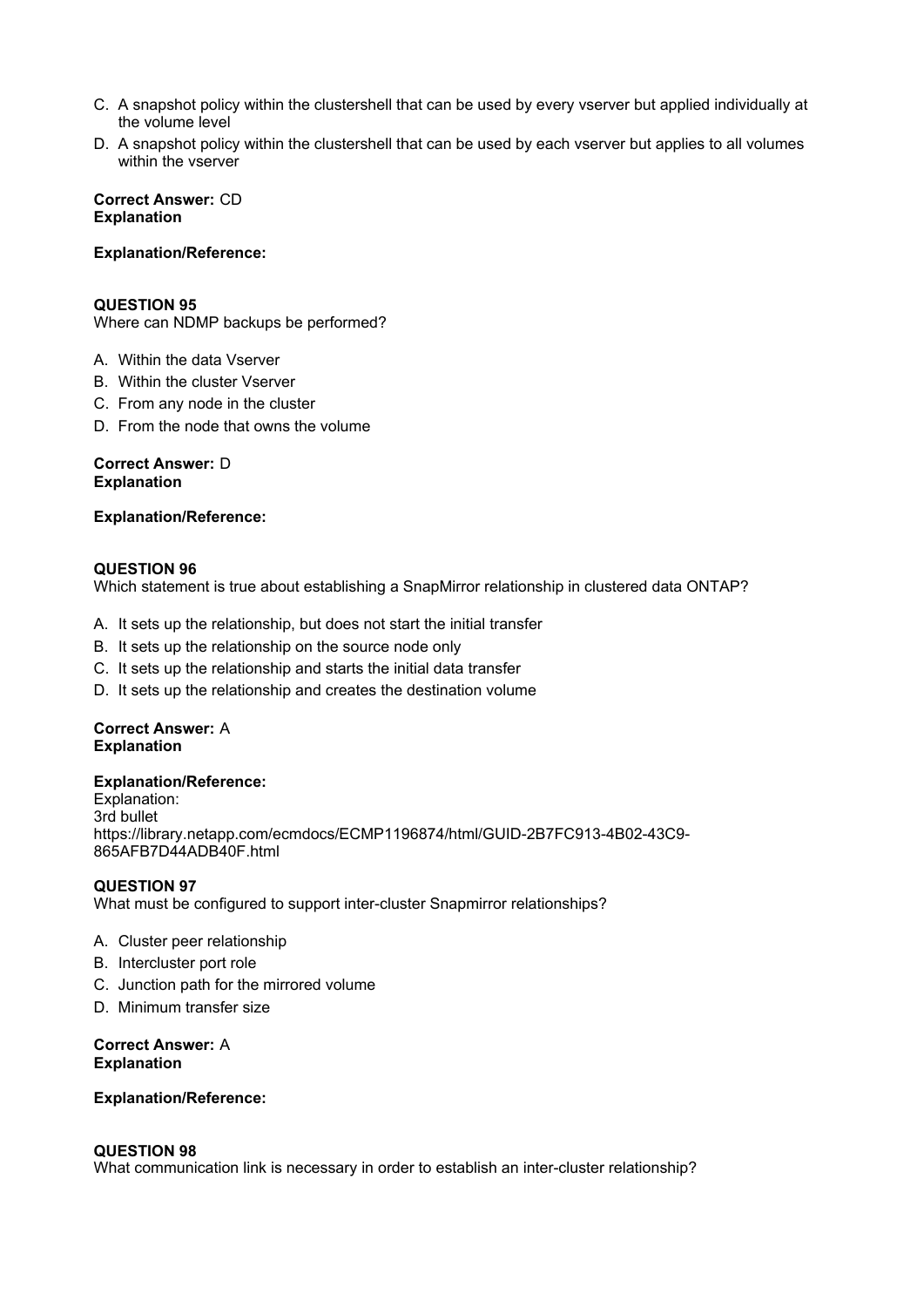- A. The cluster interface on each node must be able to communicate with the intercluster interface on each node in the both the source and destination clusters
- B. The cluster interface on the source cluster must be able to communicate with the cluster interface on the destination cluster
- C. The intercluster interface on the source cluster must be able to communicate with the intercluster interface on the destination cluster
- D. The intercluster interface on the source cluster must be able to communicate with the cluster interface on the destination cluster

### **Explanation/Reference:**

Explanation:

https://library.netapp.com/ecm/ecm\_download\_file/ECMP1197114

#### **QUESTION 99**

Which of the following is true about a data protection (DP) mirror destination volume? (Choose all that apply)

- A. Can be in the same vserver as the source
- B. Can be in a different vserver as the source
- C. Can be on a different cluster from the source
- D. Can be on a Data ONTAP 7-mode system
- E. Can be smaller than the source

#### **Correct Answer:** ABC **Explanation**

#### **Explanation/Reference:**

#### **QUESTION 100**

In clustered Data ONTAP 8.2, which of the following commands will restore an entire volume

- A. volume snapshot promote
- B. volume snapshot restore
- C. volume snapshot resync
- D. None of the above, just use the .snapshot or ~snapshot directory to restore the entire volume

#### **Correct Answer:** B **Explanation**

### **Explanation/Reference:**

#### **QUESTION 101**

Which of the following statements are true about data protection mirrors? (Choose all that apply)

- A. A data protection source volume supports up to 4 destination mirrored volumes
- B. A data protection source volume supports up to 1 destination volume per node
- C. A volume must be created before it can be used as a mirror destination
- D. Creating a mirror relationship also creates the destination volume

#### **Correct Answer:** AC **Explanation**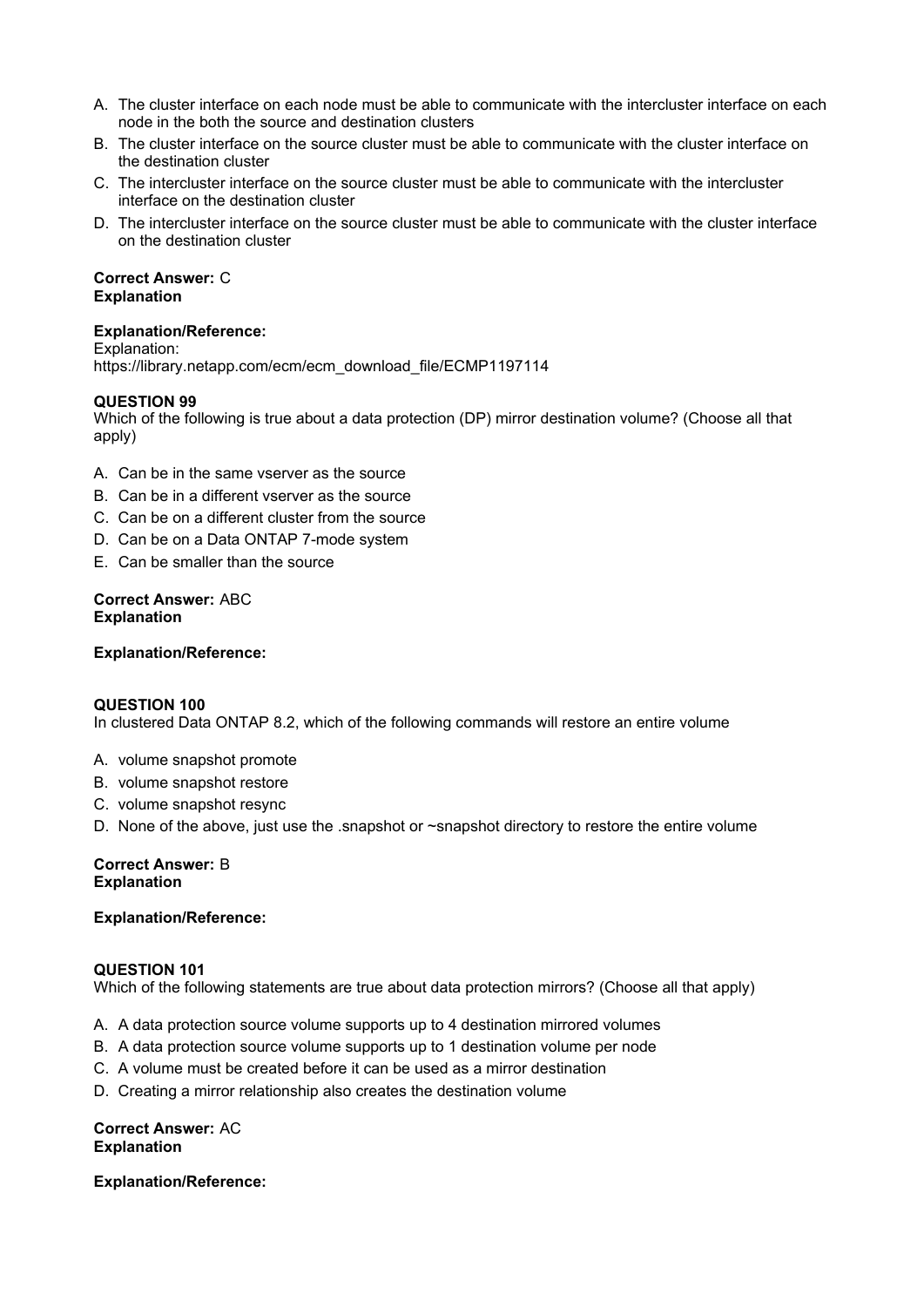Which storage efficiency features are available in clustered Data ONTAP 8.2? (choose all that apply)

- A. Thin provisioning
- B. FlexClone
- C. Deduplication
- D. SnapVault
- E. Compression
- F. SyncMirror

### **Correct Answer:** ABCE **Explanation**

# **Explanation/Reference:**

# **QUESTION 103**

Which feature is NOT supported by clustered Data ONTAP 8.2?

- A. Synchronous SnapMirror
- B. Data Protection Mirrors
- C. Load Sharing Mirrors
- D. Non-disruptive upgrades

#### **Correct Answer:** A **Explanation**

# **Explanation/Reference:**

### **QUESTION 104**

What are some of the benefits to customers when using clustered Data ONTAP? (Choose all that apply)

- A. Scalability
- B. Transparency
- C. Flexibility
- D. Non-disruptive operations

**Correct Answer:** ABCD **Explanation**

### **Explanation/Reference:**

### **QUESTION 105**

Which user space utility is used to manage other applications in the user space?

- A. secd
- B. RDB
- C. Notifyd
- D. spmd

**Correct Answer:** D **Explanation**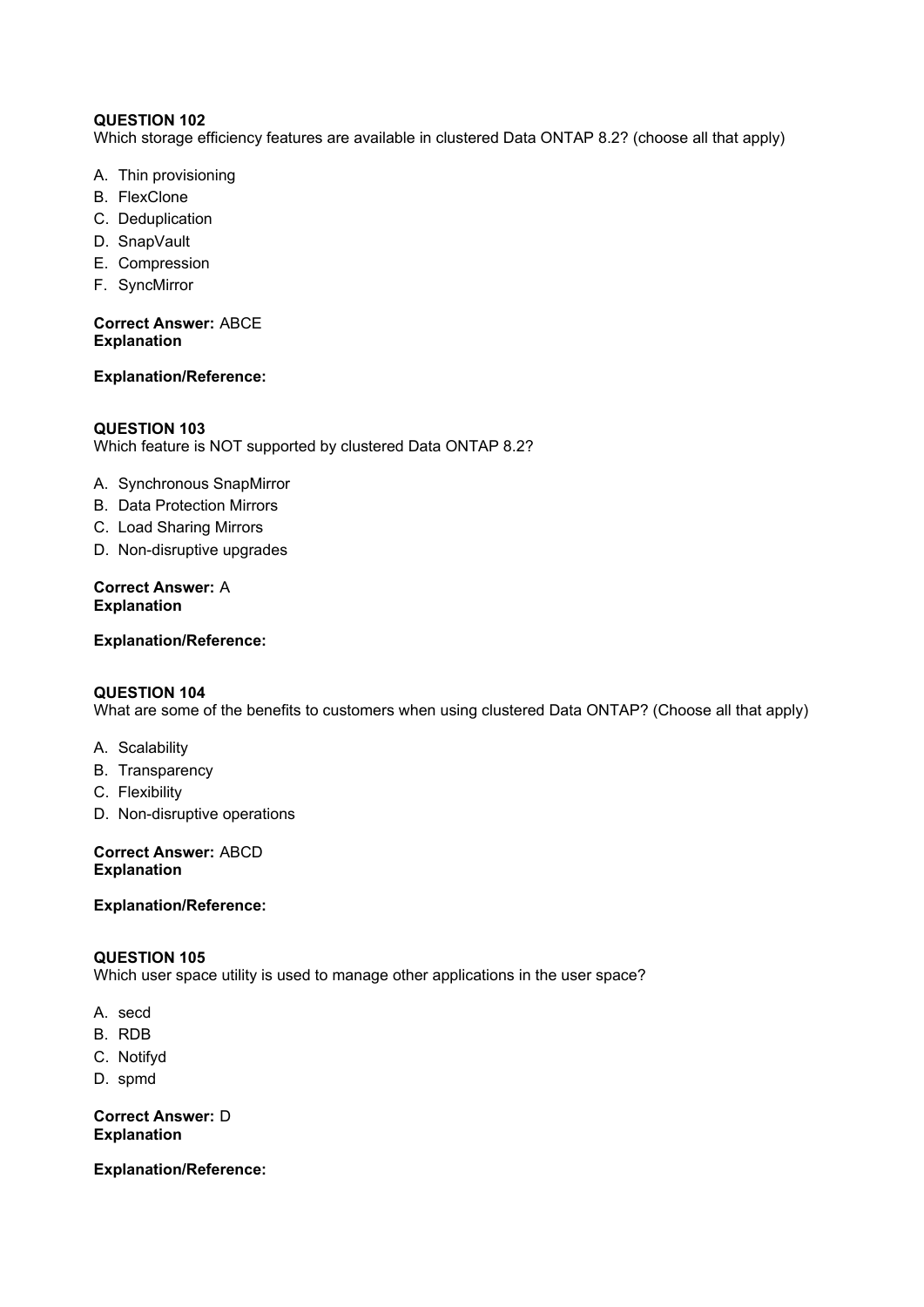The vifMgr is out of quorum on the node that is the master for the vifMgr ring. Which of the following statements are true? (choose all that apply)

- A. A new master will be elected for the vifMgr RDB unit
- B. Epsilon will not be available in the cluster
- C. Clients can access data through the LIFs on this node
- D. A new LIF can be created for a data vserver

# **Correct Answer:** AC **Explanation**

# **Explanation/Reference:**

# **QUESTION 107**

If a customer has a 2-node cluster, which of the following must be enabled for storage failover (SFO) to function properly?

- A. cluster ha modify configured true
- B. cluster modify node eligibility true
- C. storage failover modify -node enabled true
- D. storage failover modify node -hwassist true

#### **Correct Answer:** A **Explanation**

# **Explanation/Reference:**

### **QUESTION 108**

What are the LIF roles that can be assigned to ports in Data ONTAP Cluster-Mode? (Choose all that apply)

- A. Data
- B. Cluster management
- C. Cluster
- D. Node management
- E. Intercluster

#### **Correct Answer:** ABCDE **Explanation**

### **Explanation/Reference:**

### **QUESTION 109**

In clustered Data ONTAP, the NFS mount or the CIFS share path need to contain the following:

- A. Vserver root volume
- B. Absolute path of the volume
- C. Aggregate name for the volume
- D. Junction path name for the volume

#### **Correct Answer:** D **Explanation**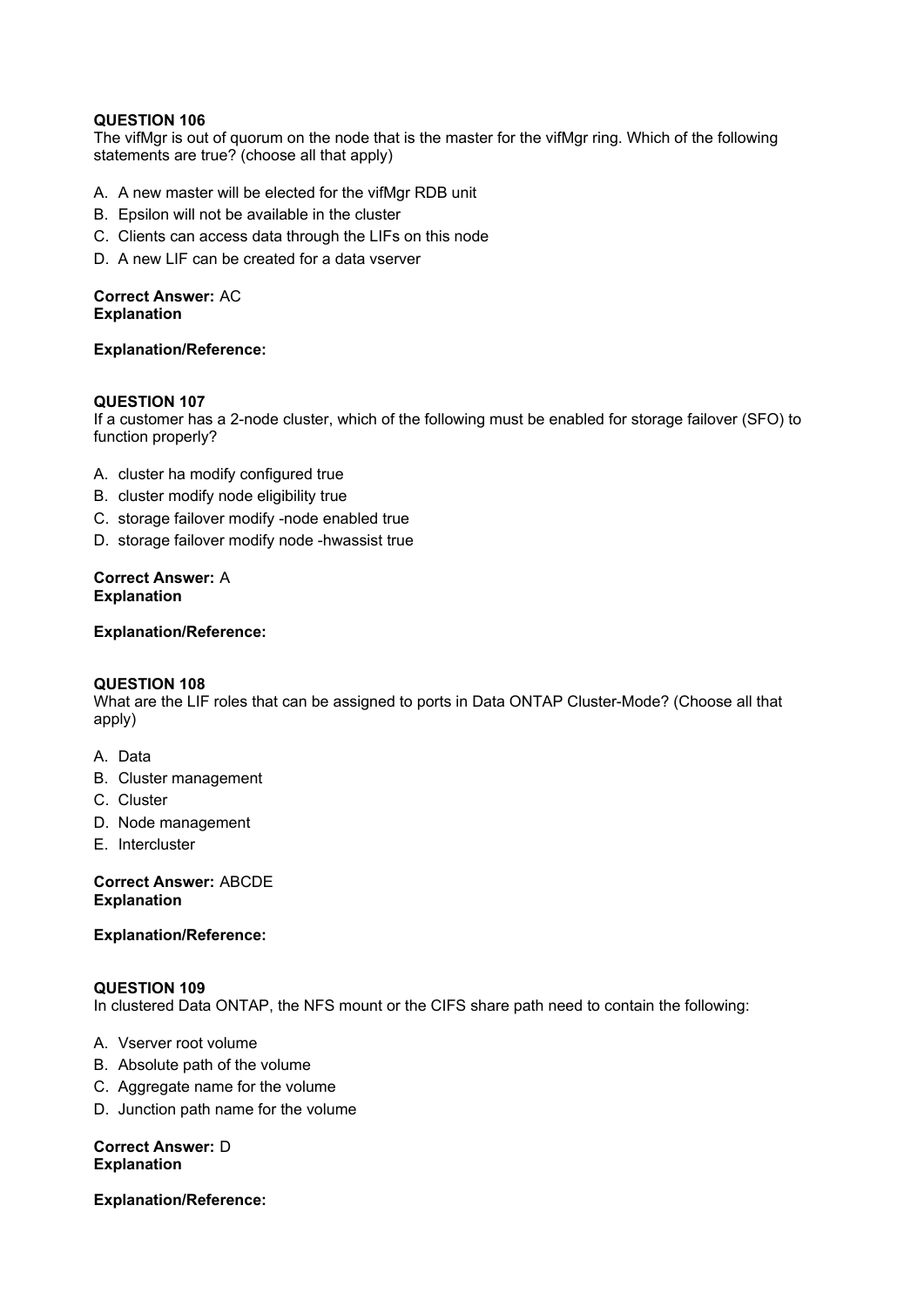Which of the following steps must be completed before a CIFS share can be active?

- A. Configure name mapping
- B. License both NFS and CIFS
- C. Create a data LIF for the CIFS server on every node
- D. Reboot the node containing the CIFS Vserver root volume

### **Correct Answer:** A **Explanation**

### **Explanation/Reference:**

### **QUESTION 111**

A volume is created named "new\_acct" in a data vserver named vs2. A junction for this volume is created named "acct" from the root of vs2. This namespace will be mounted on a Linux host.

What is the path that the Linux host needs to mount?

- A. /vs2/new\_acct
- B. /vs2/acct
- C. /new\_acct
- D. /vol/vs2/new\_acct
- E. /acct

**Correct Answer:** E **Explanation**

### **Explanation/Reference:**

### **QUESTION 112**

Which of the following are appropriate client specification for an export rule? (Choose all that apply)

- A. 0.0.0.0/0
- B. 192.168.5.0/24
- C. .eng.netapp.com
- D. \\vs\_root\192.168.153.128

### **Correct Answer:** ABC **Explanation**

### **Explanation/Reference:**

### **QUESTION 113**

Which steps need to be completed when creating a CIFS share? (Choose all that apply)

- A. Configure a share policy
- B. Configure an export policy
- C. Configure name mapping
- D. Configure a snapshot policy
- E. Create a junction path within the Vserver namespace

#### **Correct Answer:** BCE **Explanation**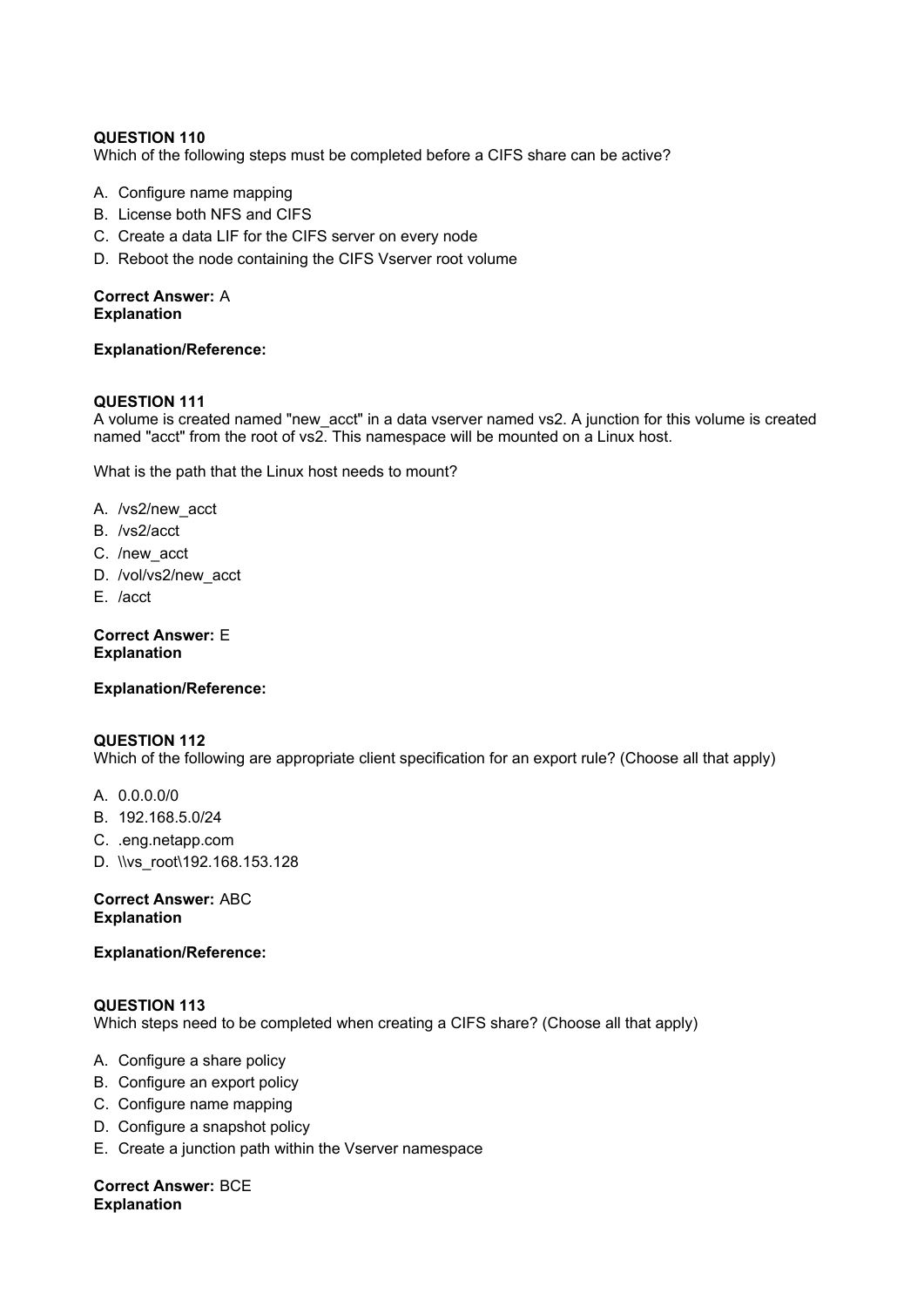# **Explanation/Reference:**

# **QUESTION 114**

Which two devices support the NetApp Remote Support Agent (RSA)?

- A. SP
- B. RTC
- C. RLM
- D. ILO
- E. BMC

**Correct Answer:** AC **Explanation**

**Explanation/Reference:**

### **QUESTION 115**

What are the characteristics of Snapmirror? (choose three)

- A. Provides data protection for disaster recovery
- B. If the source FlexVol volume is lost, clients can restore data from the secondary to primary storage
- C. Can asynchronously copy the source FlexVol volume to a disaster recovery replica
- D. If the source FlexVol volume is lost or destroyed, clients can connect to the mirror image of the source data

#### **Correct Answer:** ACD **Explanation**

# **Explanation/Reference:**

#### **QUESTION 116**

For NDMP to be aware of a vserver, what actions needs to be taken? (choose three)

- A. Data management application
- B. Cluster-aware backup
- C. NDMP scope listed
- D. NDMP service enabled

### **Correct Answer:** ABD **Explanation**

### **Explanation/Reference:**

### **QUESTION 117**

How does the NetApp Remote Support Agent (RSA) connect to NetApp support?

- A. NetApp Support initiates a secure connection to the RSA
- B. NetApp Support initiates a non-secure connection to the RSA
- C. The RSA initiates a secure connection to NetApp Support
- D. The RSA initiates a non-secure connection to NetApp Support

**Correct Answer:** C **Explanation**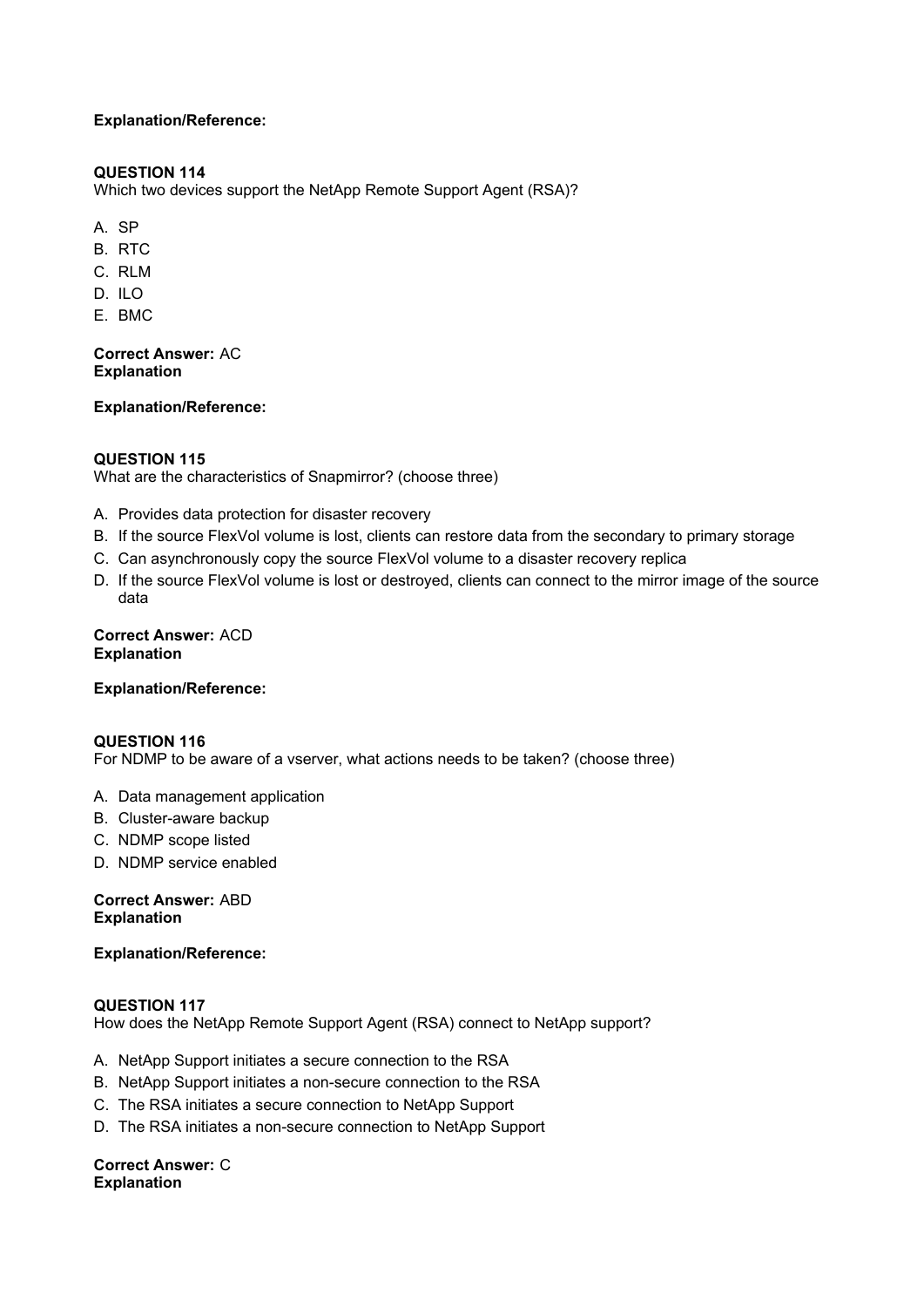#### **Explanation/Reference:**

#### Explanation:

Remote Support Agent uses the following security measures:

Connections are outbound only.

Connection between Remote Support Agent and Remote Support Enterprise is always initiated by Remote Support Agent. This ensures that there is only an outbound connection from your site to technical support. All communications are authenticated.

Communication between Remote Support Agent and Remote Support Enterprise is encrypted using 128 bit VeriSign signed Secure Socket Layer (SSL) certificates. Remote Support Agent retains a copy of the Remote Support Enterprise public certificate to ensure that communication occurs only with NetApp Support. If the authentication fails, the connection is broken and no data is sent.

NetApp Remote Support Agent (RSA) is supported on the RLM and SP modules. Link: https:// library.netapp.com/ecm/ecm\_download\_file/ECMP1200041

### **QUESTION 118**

Which two Data ONTAP Cluster-Mode clone technology can clone an individual LUN inside a volume without cloning the entire volume?

- A. FlexClone
- B. LUN Clone
- C. Snap Clone
- D. Vol Clone
- E. Aggr Clone

#### **Correct Answer:** BD **Explanation**

#### **Explanation/Reference:**

#### Explanation:

Data ONTAP locks any Snapshot copy used to back clone volumes until the clone is either split off or destroyed. Any disk blocks associated with the Snapshot copy volume will remain locked and will not be released for reuse until the Snapshot copy is deleted. Link: https://communities.netapp.com/docs/DOC-10323 https://library.netapp.com/ecm/ecm\_download\_file/ECMP1196906 Training material: Clustered\_Data\_ONTAP\_82\_Logical\_Storage

### **QUESTION 119**

Which statement is true about a SnapMirror destination vserver?

- A. It must have a read-only Vserver root volume.
- B. It must be in the same cluster as the source Vserver
- C. It must be created with the same language type as the source Vserver.
- D. It must have a different storage efficiency policy than the source Vserver.

#### **Correct Answer:** C **Explanation**

#### **Explanation/Reference:**

#### Explanation:

Training material: Clustered\_Data\_ONTAP\_82\_Data\_Protection\_Guide How volume SnapMirror works with deduplication You can use volume SnapMirror to replicate a deduplicated volume regardless of size of the volume and logical data in the volume. When using volume SnapMirror with deduplication, you must consider the following information:

You can enable deduplication on the source system, the destination system, or both systems. The shared blocks are transferred only once. Therefore, deduplication also reduces the use of network bandwidth. When the volume SnapMirror relationship is broken, the default deduplication schedule is applied at the destination storage system. When configuring volume SnapMirror and deduplication, you should coordinate the deduplication scheduleand the volume SnapMirror schedule. You should start volume SnapMirror transfers of a deduplicated volume after the deduplication operation is complete. This schedule prevents the sending of undeduplicated data and additional temporary metadata files over the network. If the temporary metadata files in the source volume are locked in Snapshot copies, these files consume extra space in the source and destination volumes.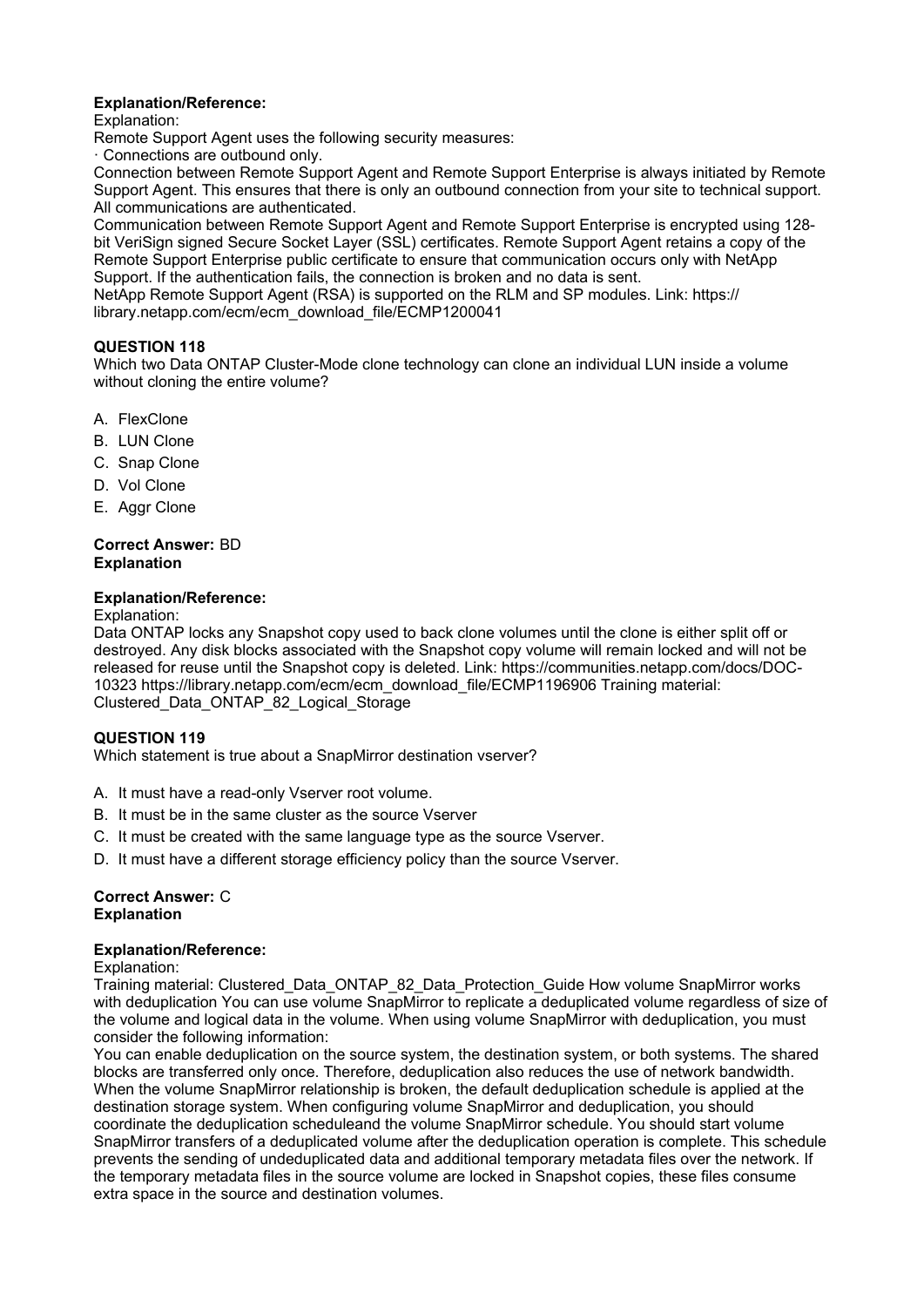Which four features does Cluster-Mode support? (Choose four.)

- A. data protection mirrors
- B. load-sharing mirrors
- C. NDMP tape backup
- D. non-disruptive upgrades
- E. synchronous SnapMirror

#### **Correct Answer:** ABCD **Explanation**

#### **Explanation/Reference:**

### **QUESTION 121**

With clustered Data ONTAP 8.2 or later, which SAN component will no longer be supported?

- A. Windows Server 2012
- B. vSphere 5.1
- C. Veritas DMP
- D. Red Hat Enterprise Linux 6.2
- E. AIX 7.1

#### **Correct Answer:** D **Explanation**

#### **Explanation/Reference:**

Explanation: https://library.netapp.com/ecm/ecm\_download\_file/ECMP1196793

### **QUESTION 122**

Which two Data ONTAP Cluster-Mode clone technologies will lock a Snapshot copy? (Choose two.)

- A. FlexClone
- B. LUN Clone
- C. Snap Clone
- D. Vol Clone
- E. Aggr Clone

**Correct Answer:** AB **Explanation**

# **Explanation/Reference:**

#### **QUESTION 123**

What are the three types of resources supported by Logical interfaces? (Choose three.)

- A. Cluster
- B. Cluster-routes
- C. Failover groups
- D. Group-routes
- E. Interface groups
- F. Port
- G. VLAN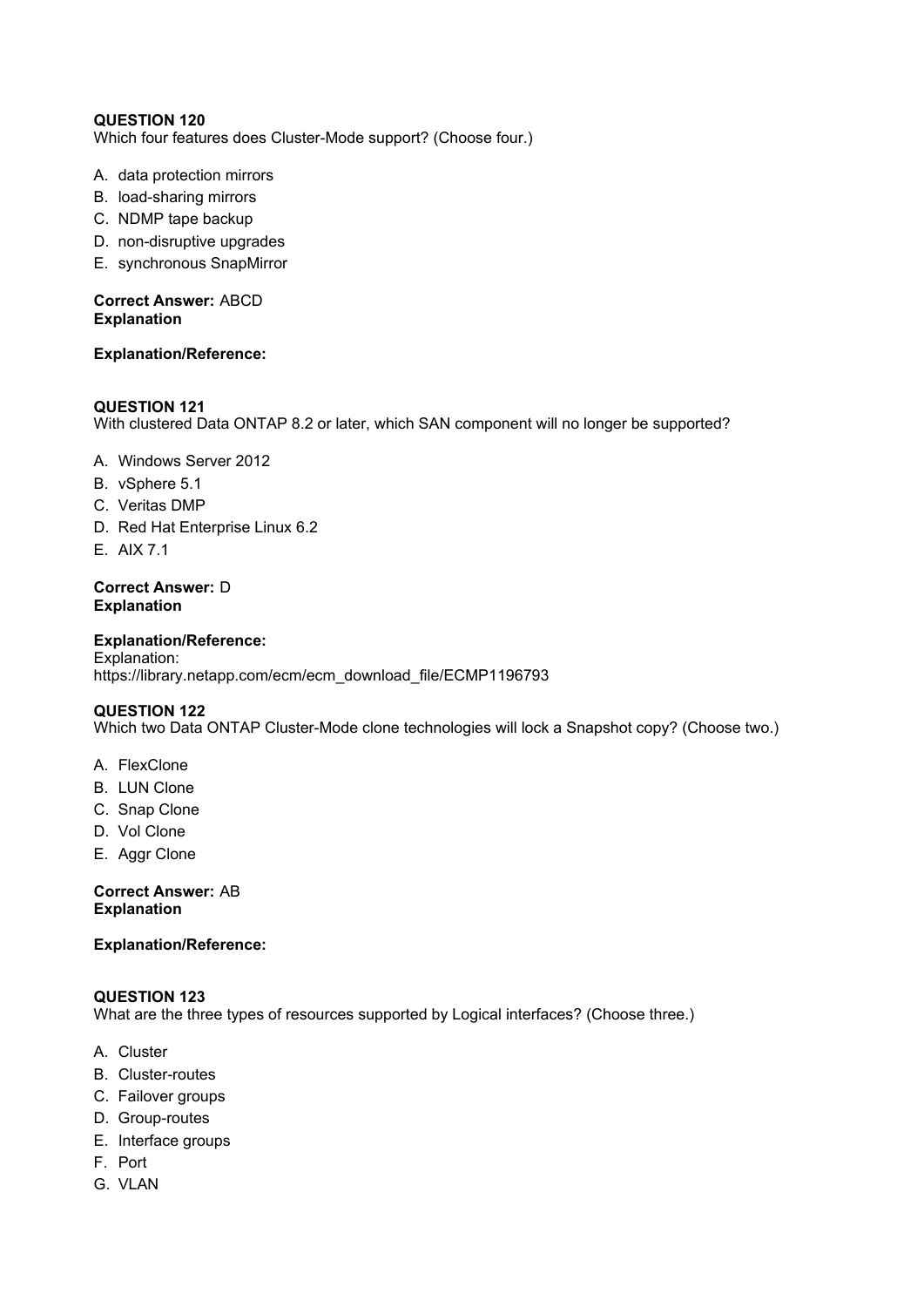H. VServer-routes

#### **Correct Answer:** EFG **Explanation**

### **Explanation/Reference:**

Explanation:

What LIFs are

A LIF (logical interface) is an IP address with associated characteristics, such as a role, a home port, a home node, a routing group, a list of ports to fail over to, and a firewall policy. You can configure LIFs on ports over which the cluster sends and receives communications over the network. LIFs can be hosted on the following ports:

Physical ports that are not part of interface groups Interface groups

VLANs

Physical ports or interface groups that host VLANs While configuring SAN protocols such as FC on a LIF. it will be associated with a WWPN. https://library.netapp.com/ecm/ecm\_download\_file/ECMP1196907 page 32

# **QUESTION 124**

Which NetApp Virtual Storage Tier component works aggregate-wide on a FAS controller?

- A. Flash I/O
- B. Flash Cache
- C. Flash Accel
- D. Flash Disk
- E. Flash Pool

#### **Correct Answer:** B **Explanation**

### **Explanation/Reference:**

#### Explanation:

With two recent product additions to VST, NetApp now offers end-to-end Flash options spanning from the client application through the disk subsystem. Controller level. Storage controller based Flash--NetApp® Flash Cache--retains hot, random read data. (You can learn more about the algorithms used by Flash Cache and other details in a previous Tech OnTap® article.) Disk-subsystem level. NetApp Flash Pool technology uses a hybrid model with a combination of SSDs and HDDs in a NetApp aggregate. Hot random read data is cached and repetitive write data is automatically stored on SSDs. Server level. NetApp Flash AccelTM technology extends VST into the server. It uses any server- side Flash device (PCI-e Flash card or SSD) as a local cache that off-loads I/O from networks and back-end

storage to deliver optimum I/O efficiency to your busiest applications while freeing up server CPU and memory resources.

All three levels continue to offer the full advantages of VST, including:

Real-time promotion of hot data with high granularity. Hot data enters VST immediately, and its 4KB granularity means that it uses Flash-based media very efficiently. Easy to deploy and simple to manage. VST works with your existing data volumes and LUNs. It requires no complicated or disruptive changes to your storage environment. There is no need to set policies, thresholds, or time windows for data movement. Fully integrated. VST is fully integrated with the NetApp Unified Storage Architecture, which means that you can use it with any NAS or SAN storage protocol with no changes. Link: https:// communities.netapp.com/docs/DOC-19016

### **QUESTION 125**

Which statement is true about establishing a SnapMirror relationship?

- A. It sets up the relationship on the source node only.
- B. It sets up the relationship and starts the initial data transfer.
- C. It sets up the relationship and creates the destination volume.
- D. It sets up the relationship, but does not start the initial transfer.

**Correct Answer:** D **Explanation**